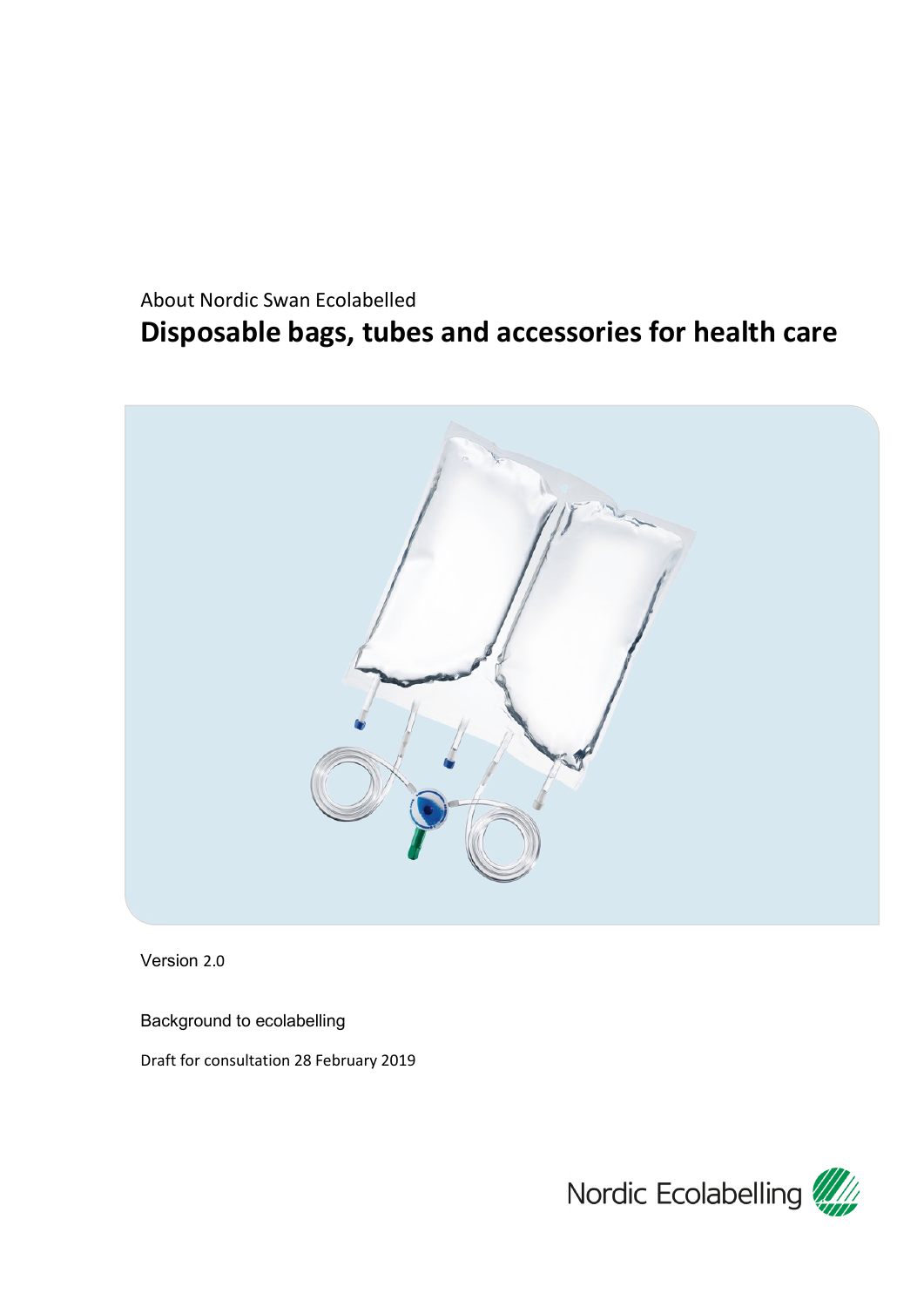## Content

| $\mathbf{1}$   | Summary                                   | 3  |
|----------------|-------------------------------------------|----|
| $\overline{2}$ | Basic facts about the criteria            | 4  |
| 3              | The Market                                | 6  |
| 4              | Environmental impact of the product group | 7  |
| 5              | Justification of the requirements         | 8  |
| 5.1            | General requirements                      | 8  |
| 5.2            | Environmental and health requirements     | 9  |
| 5.2.1          | <b>Materials</b>                          | 9  |
| 5.2.2          | Chemicals                                 | 13 |
| 5.3            | Safety requirement                        | 19 |
| 5.4            | Quality and regulatory requirements       | 19 |
|                |                                           |    |

<span id="page-1-0"></span>098 [Disposable bags, tubes and accessories for health care,](#page-0-0) version 2.0, 28 February 2019

# **Addresses**

In 1989, the Nordic Council of Ministers decided to introduce a voluntary official ecolabel, the Nordic Swan Ecolabel. These organisations/companies operate the Nordic Ecolabelling system on behalf of their own country's government. For more information, see the websites:

#### **Denmark**

Ecolabelling Denmark Danish Standards Foundation Göteborg Plads 1, DK-2150 Nordhavn Fischersgade 56, DK-9670 Løgstør Tel: +45 72 300 450 info@ecolabel.dk www.ecolabel.dk

#### **Finland**

Ecolabelling Finland Urho Kekkosen katu 4-6 E FI-00100 Helsinki Tel: +358 9 61 22 50 00 joutsen@ecolabel.fi www.ecolabel.fi

#### **Iceland**

Ecolabelling Iceland Norræn Umhverfismerking á Íslandi Suδurlandsbraut 24 IS-108 Reykjavik Tel: +354 591 20 00 ust@ust.is [www.svanurinn.is](http://www.svanurinn.is/)

#### **Norway**

Ecolabelling Norway Henrik Ibsens gate 20 NO-0255 Oslo Tel: +47 24 14 46 00 info@svanemerket.no www.svanemerket.no

<span id="page-1-1"></span>This document may only be copied in its entirety and without any type of change. It may be quoted from provided that Nordic Ecolabelling is stated as the source.

#### **Sweden**

Ecolabelling Sweden Box 38114 SE-100 64 Stockholm Tel: +46 8 55 55 24 00 info@svanen.se www.svanen.se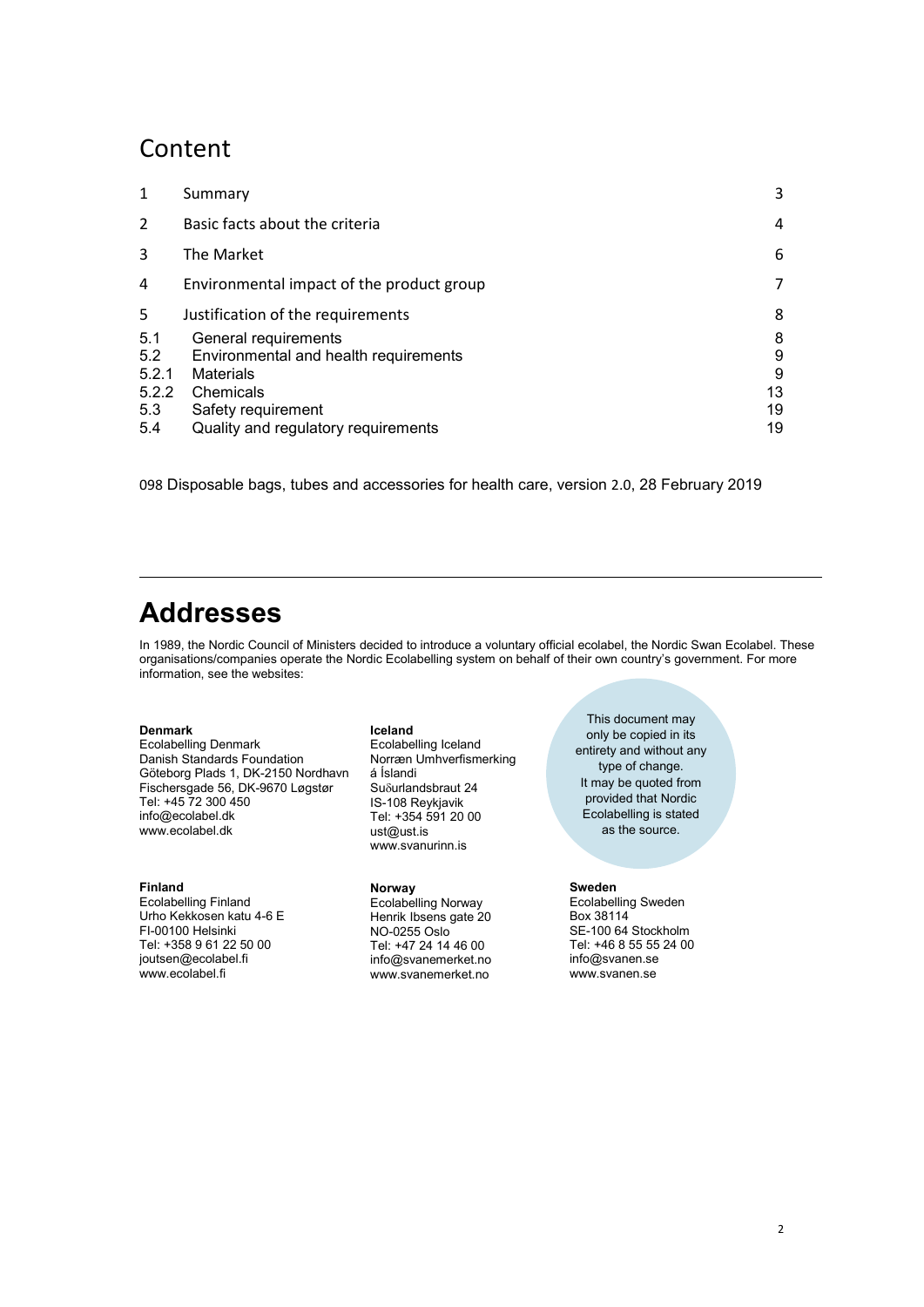## <span id="page-2-0"></span>1 Summary

The main objective of these criteria is to label products that are an alternative to products of softened PVC. The criteria are designed to promote the development of products that do not use substances that are harmful to health or the environment. The material PVC needs plasticizers to make it flexible and soft, and many of these additives have problematic properties related to the environment and health. As the plasticisers are not bound to the polymer, they can leak out and is a source to harmful chemicals for humans and in nature. The criteria set general requirements to additives to the plastic, and will therefore also handle possible harmful additives also in other types of plastic than PVC.

The production of PVC has several environmental aspects related to all the three stages; chlorine production, the production of the monomer VCM and finally polymerisation into PVC. The chlor-alkali industry is energy-intensive and all three cell techniques (mercury, diaphragm and membrane) may give rise to emissions of chlorine to air and release of substances like free chlorine, heavy metals, organic compounds and halogenated organic compounds to waste water. The mercury cell technique has been a significant source of environmental pollution for many years. For plants using asbestos, there can be emissions of asbestos to the surroundings, but also a potential workspace problem. The membrane technology is considered the most environmentally aware method. However, the use of PFAS-coated membrane is a possible source of these substances into the environment. The production of VCM and PVC can also release hazardous substances to the environment.

Medical disposable products are mainly sent for incineration. Incineration of chlorinated plastics such as PVC can be a possible source to the release of dioxins and other harmful substances to the environment, although the problems related to this are reduced in Europe due to strict regulations. Due to the waste problems with PVC, Denmark has specific national legislation on this matter.

PVC is still widely used in the medical industry for disposable products. There are alternatives to the use of PVC in many types of disposable products in the health care sector, so there is potential and possibility to make changes.

The main changes in the revision from generation 1 to generation 2 are changes in the product group definition, new requirements to the materials latex and silicone and a general ban on phthalates. In the product group definition it is now emphasized that the products that can be labelled must be alternatives to products made of softened PVC and it is extended with blood bags. Latex is not allowed to use in the products, as latex itself can cause allergic reactions. There is also a new requirement to the content of the cyclic siloxanes D4, D5 and D6 in silicone material. These substances are now on the EU's Candidate List.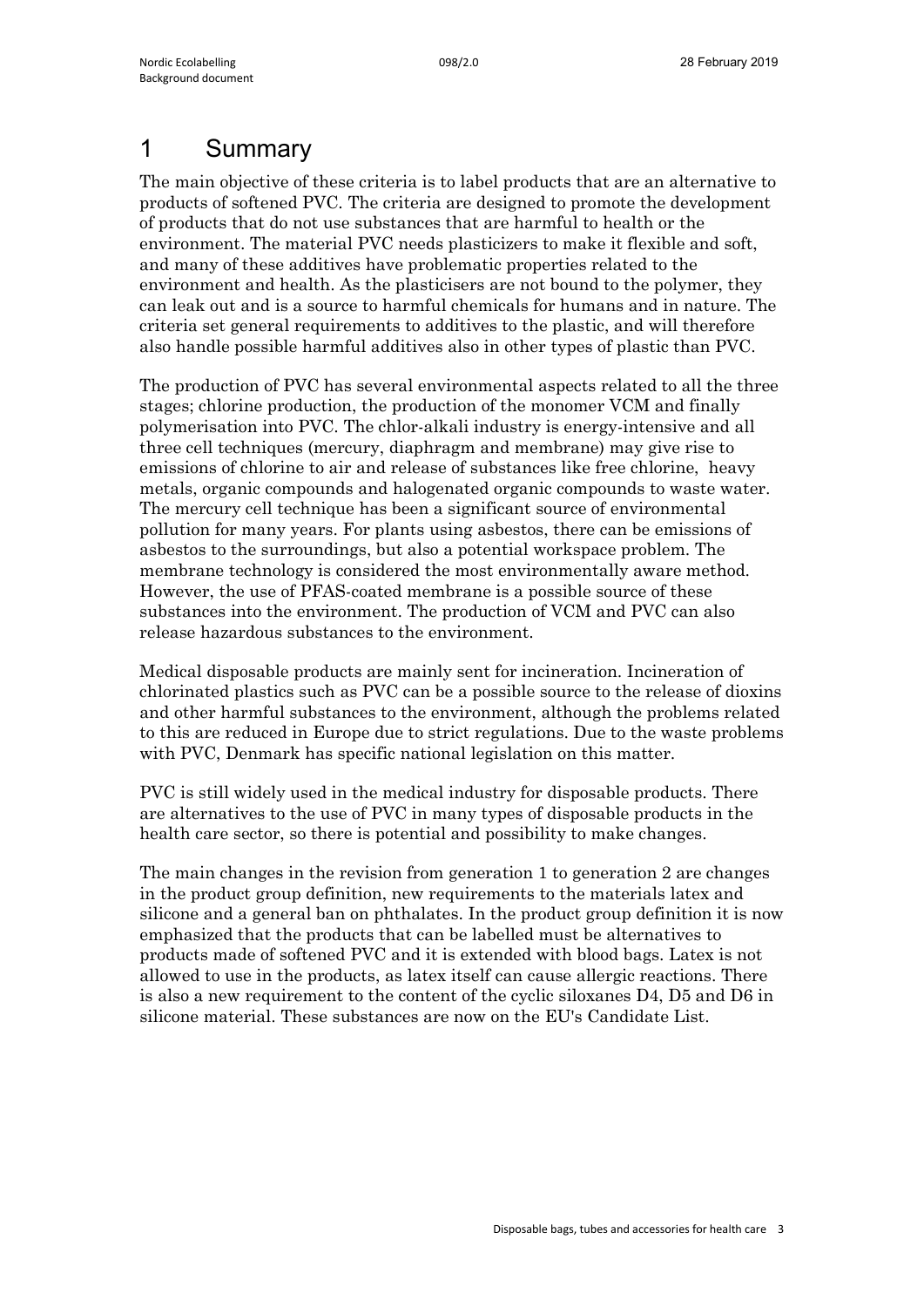# <span id="page-3-0"></span>2 Basic facts about the criteria

## **Products that can be labelled**

The product group definition has been slightly changed from the previous generation. The product group now also comprises blood bags, as there has been a project for many years aiming to develop PVC-free blood bags<sup>[1](#page-3-1)</sup>. It is also pointed out that the products must be an alternative to products made of softened PVC on the market.

The products that can be labelled must be single-use products included under the Regulation (EU) 2017/745 on medical devices with subsequent amendments and adaptations and/or the EU Medicinal Products Directive (2001/83/EC). It is emphasized that Nordic Ecolabelling do not put any requirements to the medicinal product, but it is important that the medicinal product is according to the regulations and relevant directives. The products that can be labelled are:

- intravenous (IV) infusion treatment
- blood bags
- peritoneal dialysis (PD) treatment
- treatment of urinary retention and incontinence
- ostomy pouches and accessories for treatment following ileostomy, colostomy, or ureterostomy surgery

The materials that can replace softened PVC are mainly soft plastic, but also silicone or rubber is possible replacements. Products in hard plastic will not be a natural replacement for softened PVC, but some products need to contain products/parts in hard plastic to make the product work properly, for instance connections between the different parts of the products (tube and bag). All the products/parts necessary for the function of the ecolabelled product, can be included in the license.

These criteria are developed for products that are an alternative to products made of softened PVC, the environmental aspects related to disposable products made of other materials as the main material, like hard plastic or metals are not evaluated and hence cannot be ecolabelled within the scope of these criteria.

## **Products that cannot be labelled**

Basically, only product types mentioned specifically in the product group definition can be labelled. Other relevant disposable health care products that are not mentioned above may be included in the product group if they are alternative products to products made of PVC softened with plasticisers and if they are governed by the aforementioned regulation and directive. This means that a large proportion of the products on the market must be based on PVC as a material. This is because the environmental impact for these products are closely related to the material PVC and the different plasticizers used in PVC, see also chapter 5.2.1. Nordic Ecolabelling will decide which new products may be included in the product group based on information about the product and market situation.

<span id="page-3-1"></span><sup>1</sup> <http://www.pvcfreebloodbag.eu/> (available 2019-01-08)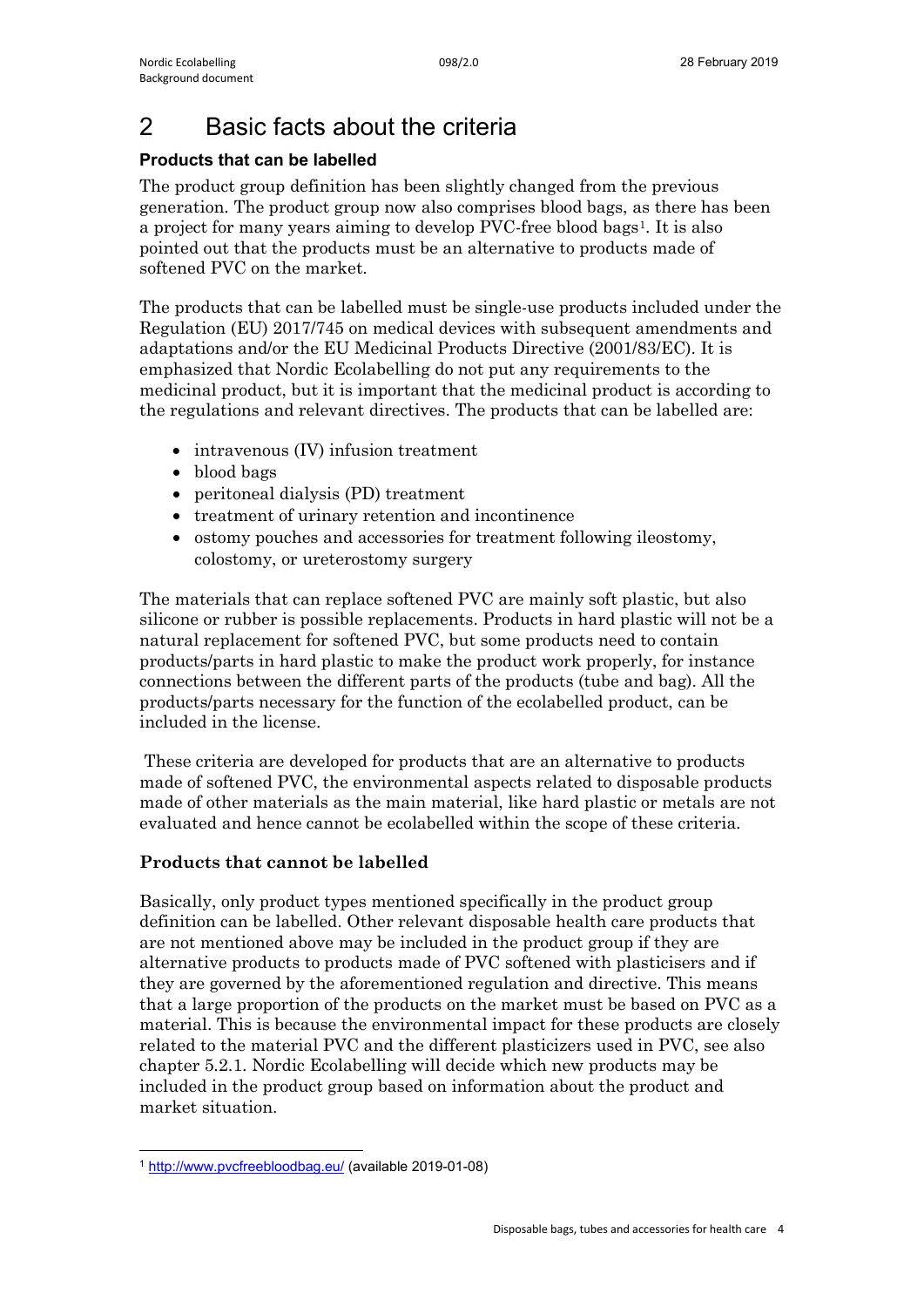Medical gloves can be made of PVC, but a large proportion is also made of other materials like latex and nitrile. Nordic Ecolabelling has evaluated to set requirements for gloves specifically, but have concluded to not include gloves in the product group definition. Both latex (natural) and nitrile have issues with allergy, and Nordic Ecolabelling see it as problematic to label gloves that could give an allergic reactions, either in form of the material itself (natural latex) or chemicals used in the production process, like accelerators. There is possible to make so-called accelerator-free gloves of nitrile, but at the moment these gloves make up a very little proportion of the market, around 1%. The total evaluation is therefore that Nordic Ecolabelling does not use resources to develop criteria for such a small proportion of the market.

## **The exact product group definition in the criteria is:**

Disposable products that can be labelled must be single-use products included under the Regulation (EU) 2017/745 on medical devices with subsequent amendments and adaptations and/or EU Medicinal Products Directive (2001/83/EC) as applicable. It is emphasized that Nordic Ecolabelling do not put any requirements to the medicinal product, but it is important that the medicinal product is according to the regulations and relevant directives.

The disposable product must be an alternative to products of softened PVC on the market. Products that can be labelled are:

- intravenous (IV) infusion treatment,
- blood bags
- peritoneal dialysis (PD) treatment
- treatment of urinary retention and incontinence
- ostomy pouches and accessories for treatment following ileostomy, colostomy, or ureterostomy surgery

Other relevant disposable health care products that are not mentioned above may be included in the product group if they are an alternative to products made of softened PVC and if they are governed by the aforementioned regulation and directive. Nordic Ecolabelling will decide which new products may be included in the product group.

Some disposable products for medical use that are not included in this criteria can be labelled under the criteria for sanitary products, for example plasters, compresses, mattress covers/protectors, draw sheets, surgical gowns, patient gowns/patient covers, surgical masks and caps.

## **Justification for Nordic Ecolabelling**

The motive for starting ecolabeling of disposable products for the medical industry in 2007 was a potential for improvements in the waste cycle and for health by excluding PVC and harmful phthalates which are common to use as plasticizers. Production of PVC also have negative impacts on the environment. These aspects are still relevant today. Plastic materials other than PVC can also contain additives with a possible negative impact on the environment and health. As of today, Nordic Ecolabelling considers that purchasers of hospital products have a desire and need for a simple guide to a good environmental choice.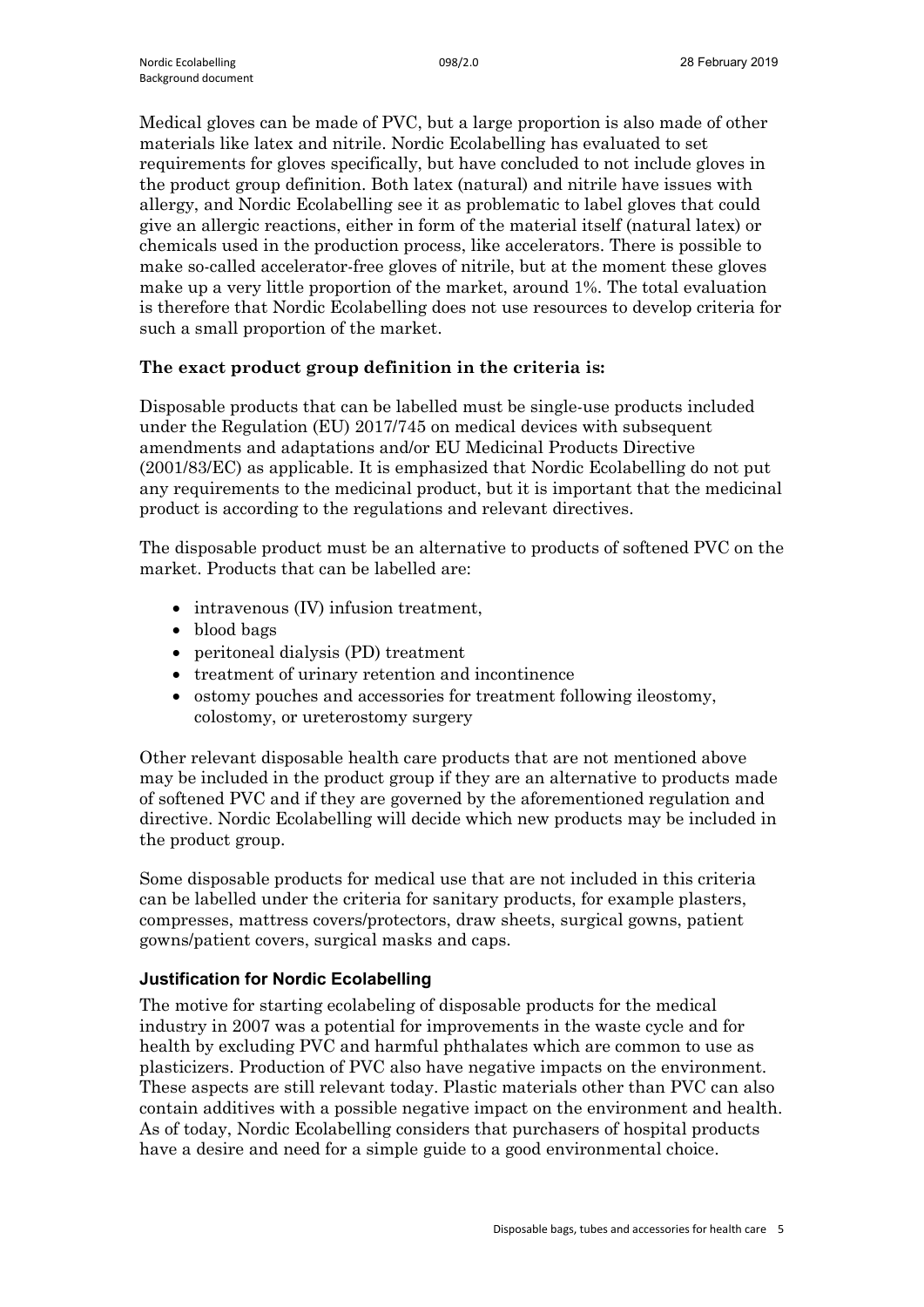## **Version and validity of the criteria**

The generation 1 of the criteria were published the first time on December 13, 2007. Generation 1 have been changed three times where a minor limit has been introduced for environmentally hazardous substances, a change regarding mandatory text together with the Nordic Ecolabel and updating of the chemical requirements according to REACH. and CLP. The criteria have also been extended with catheters and ostomy bags. Generation 1 of the criteria has been prolonged 6 times. Generation 2 of the criteria was decided xx.xx.2019 and are valid until xx.xx.20xx.

## **Nordic Swan Ecolabel licences in the Nordic Market**

There is today 1 license that is valid in all the Nordic countries. The license is for equipment for the treatment of peritoneal dialysis and comprises bags, tubing and different accessories in different sizes.

# <span id="page-5-0"></span>3 The Market

The medical devices industry is extensive and global, with a large number of international manufacturers often represented at the national level either through subsidiaries or trading companies. In the Nordic market there is a consolidation with fewer operators on the market in the last years. In Sweden there are for example only two suppliers for equipment for peritoneal dialysis, Fresenius Medical Care and Baxter.

Of the total use of PVC in the world, it is estimated that a little less than 1% is used in medical devices. The consumption of PVC for medical devices in Europe is approximately 85.000 tons every year and almost one third of plastic based medical devices are made from PVC[2.](#page-5-1) In Denmark the import of PVC for medical devices was estimated to 850 tons in 2017.[3](#page-5-2) The two main application areas for medically approved PVC compounds are flexible containers and tubing to be used in for instance containers for blood or urine or for ostomy products, tubing used for blood taking and blood giving sets, haemodialysis set and catheters.

There are PVC-free alternatives available today on the market in nearly all areas of use (except for blood bags). However, the project "PVC-free blood bags" has resulted in a successful result. Karolinska University hospital are working together with two European companies to establish contact with a partner who can launch PVC-free blood bags on the market<sup>4</sup>. Hopefully, these blood bags will soon be on the market.

A driving force in Europe for increased environmental focus in the health care sector is the organization Healthcare Without Harm. Among other things, they have focused on the use of PVC products that contain harmful phthalates and have prepared the report Non-toxic Healthcare: Alternatives to Phthalates and Bisphenol A in Medical Devices<sup>5</sup> in 2014. When it comes to PVC and phthalate

<sup>2</sup> <http://www.pvc.org/en/p/health> (available 2019-01-08)

<span id="page-5-2"></span><span id="page-5-1"></span><sup>3</sup> Kortlægning af PVC I Danmark 2018, Miljøstyrelsen november 2018, Miljøprojekt nr. 2049

<span id="page-5-3"></span><sup>4</sup> https://www.karolinska.se/en/karolinska-university-hospital/about-karolinska/environment-andsustainability/pvc-free-blood-bag/(available 2019-01-08)

<span id="page-5-4"></span><sup>5</sup> Non-toxic Healthcare:Alternatives to Phthalates and Bisphenol A in Medical Devices, 31. Desember 2014, Health Care Without Harm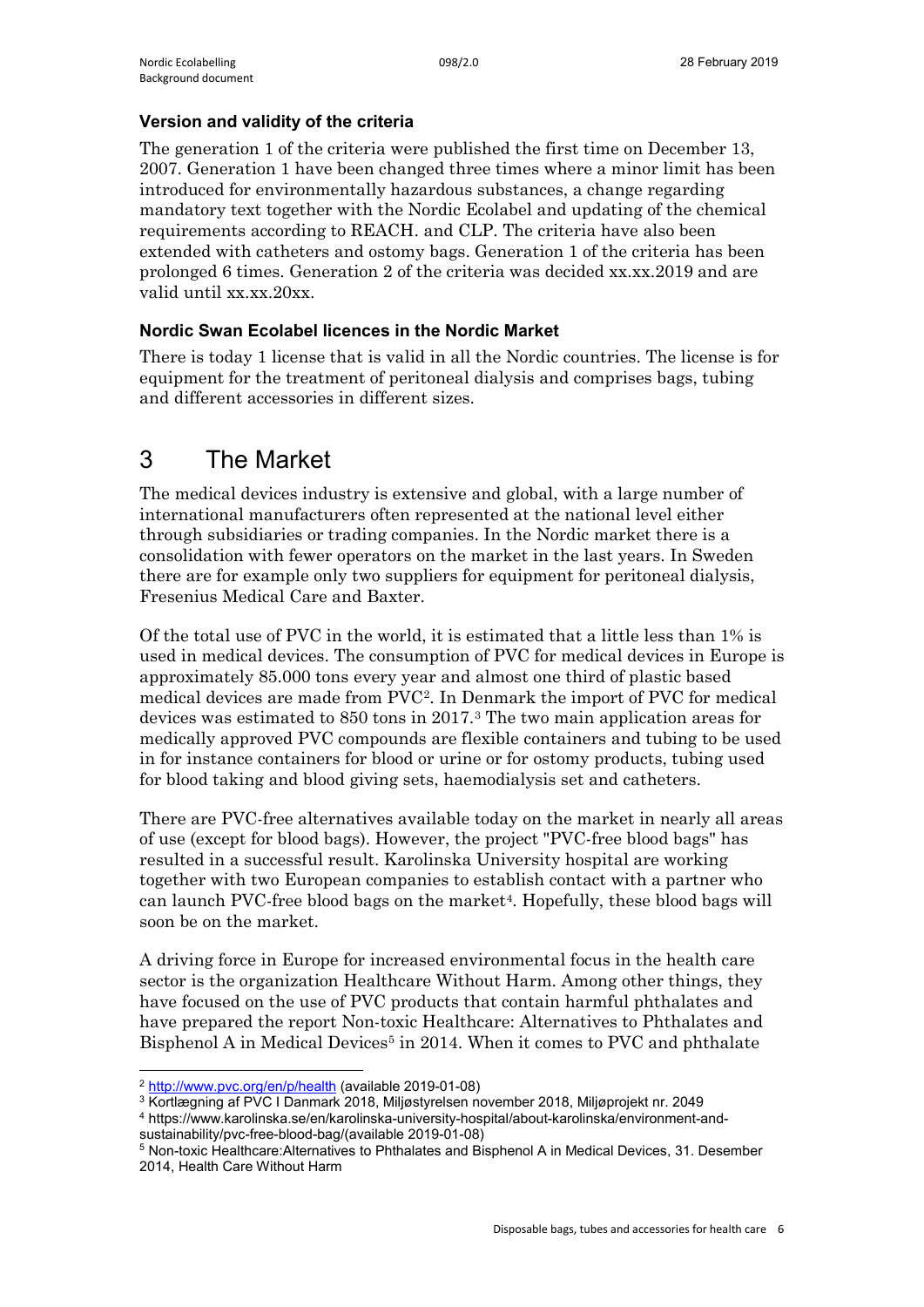DEHP, they write that there are alternatives in many product areas such as gloves and IV solution bags. For gloves, latex and nitrile are mentioned and HDPE is mentioned for bags. Alternatives to other soft PVC products such as tubes are silicone, ethylene vinyl acetate (EVA), polyester, elastomers and various polyolefins.

In general, the purchase of disposable products for health care is mainly done through public procurement. There has traditionally been a focus on quality and safety as well as price in the health care sector. However, there is more and more interest in the environment and health aspect in the public health sector, although this varies between the Nordic countries and within each country. Several actors in the public health care sector in Sweden have long focused on phasing out the use of products containing PVC. The Region of Västra Götaland decided in 2014 that no gloves purchased for the health care sector should be PVC[6.](#page-6-1) Stockholms Läns Landsting (SLL) also has a strong focus on phasing out PVC and products containing harmful chemicals. In their action plan for 2012- 2016, it was stated that products containing different phtalates such as DBP, DEHP, DINP and DNOP or products, like catheters and urine bags made of PVC should either be phased out or reduced[7](#page-6-2).

# <span id="page-6-0"></span>4 Environmental impact of the product group

The main objective of these criteria is to label products that are an alternative to PVC. The material PVC needs plasticisers to make it flexible and soft, and many of these additives have problematic properties related to the environment and health. The main plasticisers used in PVC are phthalates. Many of these phthalates, particularly DEHP, BBP, DBP and DIBP, has been a focus point the last decades due to their reproductive and endocrine disrupting effects. As the plasticisers are not bound to the polymer, they can leak out and is a source to harmful chemicals for humans and the environment. As the products that can be ecolabelled are in close contact with the body it is important that they do not contain substances with a possible harmful effect.

The material PVC is also linked to other environmental problems related to the production process and waste handling. The main problem in the production process of PVC is related to chlorine. PVC is manufactured in three separate stages: chlorine production, the production of the monomer VCM and finally polymerisation into PVC. All these processes can lead to chlorine pollution. Also the production of the chlorine also can lead to emissions of mercury and asbestos, as well as PFAS.[8](#page-6-3)

Medical disposable products are mainly sent for incineration as recycling is difficult as such products very often have been in contact with medicinal products or body fluids. Chlorinated plastics such as PVC produce hydrochloric acid when they are incinerated and needs expensive equipment to neutralise the acid. The

<span id="page-6-1"></span><sup>6</sup> http://www.upphandlingsmyndigheten.se/hallbarhet/varfor\_upphandling/goda-exempel/kemikalier/pvcfria-handskar-i-vastra-gotalandsregionen/ (tilgjengelig 10.01.2017)

<span id="page-6-2"></span><sup>7</sup> [https://www.sll.se/globalassets/6.-om-landstinget/hallbarhet/miljo/stockholms-lans-landstings](https://www.sll.se/globalassets/6.-om-landstinget/hallbarhet/miljo/stockholms-lans-landstings-utfasningslista-2012-2016.pdf)[utfasningslista-2012-2016.pdf](https://www.sll.se/globalassets/6.-om-landstinget/hallbarhet/miljo/stockholms-lans-landstings-utfasningslista-2012-2016.pdf) (available 2019-01-15)

<span id="page-6-3"></span><sup>8</sup> Chlorine and Building Materials: A Global Inventory of Production Technologies, Markets, and Pollution, Phase 1: Africa, The Americas, and Europe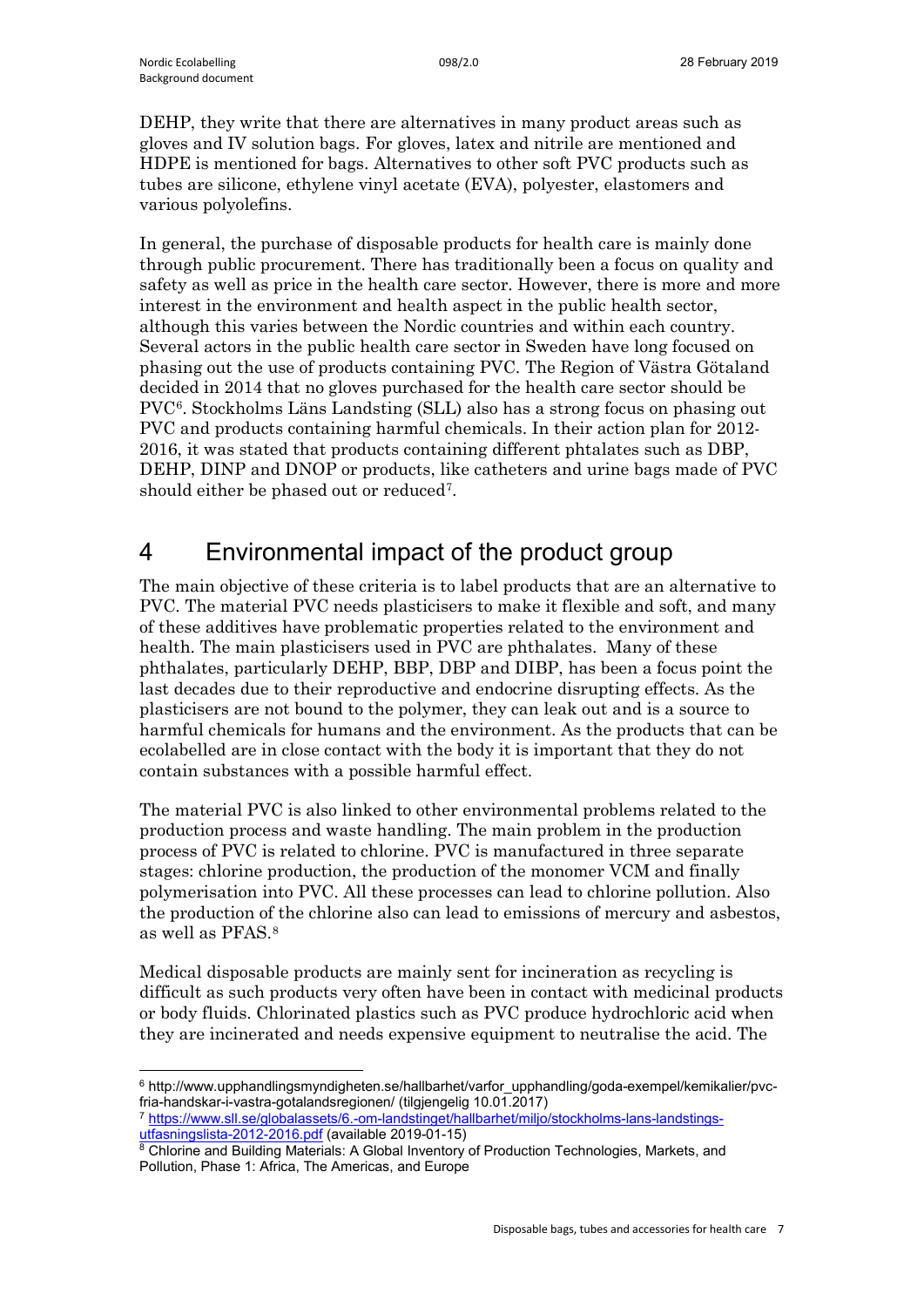neutralising process generates a large amount of problematic residue in the incineration plant, and this residue must be deposited under special conditions. Incineration of halogenated plastic like PVC can cause release of harmful substances like dioxins. However, it is difficult to relate this to halogenated plastic alone, as there is chlorine from many other sources in municipal waste. Also, due to strict EU regulations and national legislation the problems related to this are reduced in Europe.

There are alternatives to the use of PVC in many types of disposable products in the health care sector, so there is potential and possibility to make changes. Several reports focus on the replacement of PVC and harmful plasticisers in the health care sector<sup>9</sup>,<sup>10</sup>,<sup>[11](#page-7-4)</sup>. More detailed information is given in chapter 5 under the different requirements.

## <span id="page-7-0"></span>5 Justification of the requirements

This chapter presents proposals for new and revised requirements, and explains the background to the requirements, the chosen requirement levels and any changes compared with generation 1. The appendices referred to are those that appear in the criteria document "Nordic Swan Ecolabelling of disposable bags, tubes and accessories for health care".

## <span id="page-7-1"></span>5.1 General requirements

## O1 Description of the product and production process

The applicant must provide the following information about the product and the production process:

- Trade name of the product
- Function of the product
- That the product is included in the regulation 2017/745 and/or 2001/83/EC
- Information about the different components and their function (like bag for solutions, tubes, connectors etc.) and what materials\* the different components are made of.
- A flowchart showing the production of the product, including information on what components are bought from external manufacturers and what processes are done externally and internally

*\*materials can be different plastics like PE, PET, PA as well as other kind of materials like silicone.*

 $\boxtimes$  Description in accordance with the requirement and flowchart that shows the production of the product (from the components to finalized product). Appendix 1 (applicant's declaration) and appendix 2 (for the manufacturer of the product) can be used.

<span id="page-7-2"></span> $\overline{a}$ <sup>9</sup> Non-toxic Healthcare:Alternatives to Phthalates and Bisphenol A in Medical Devices, 31. Desember 2014, Health Care Without Harm

<span id="page-7-3"></span><sup>&</sup>lt;sup>10</sup> Alternatives to classified phthalates in medical devices, Danish Ministry of the Environment Environmental Project No. 1557, 2014

<span id="page-7-4"></span><sup>11</sup> Alternativa mjukgörare I sjukvården, Swetox, mars 2016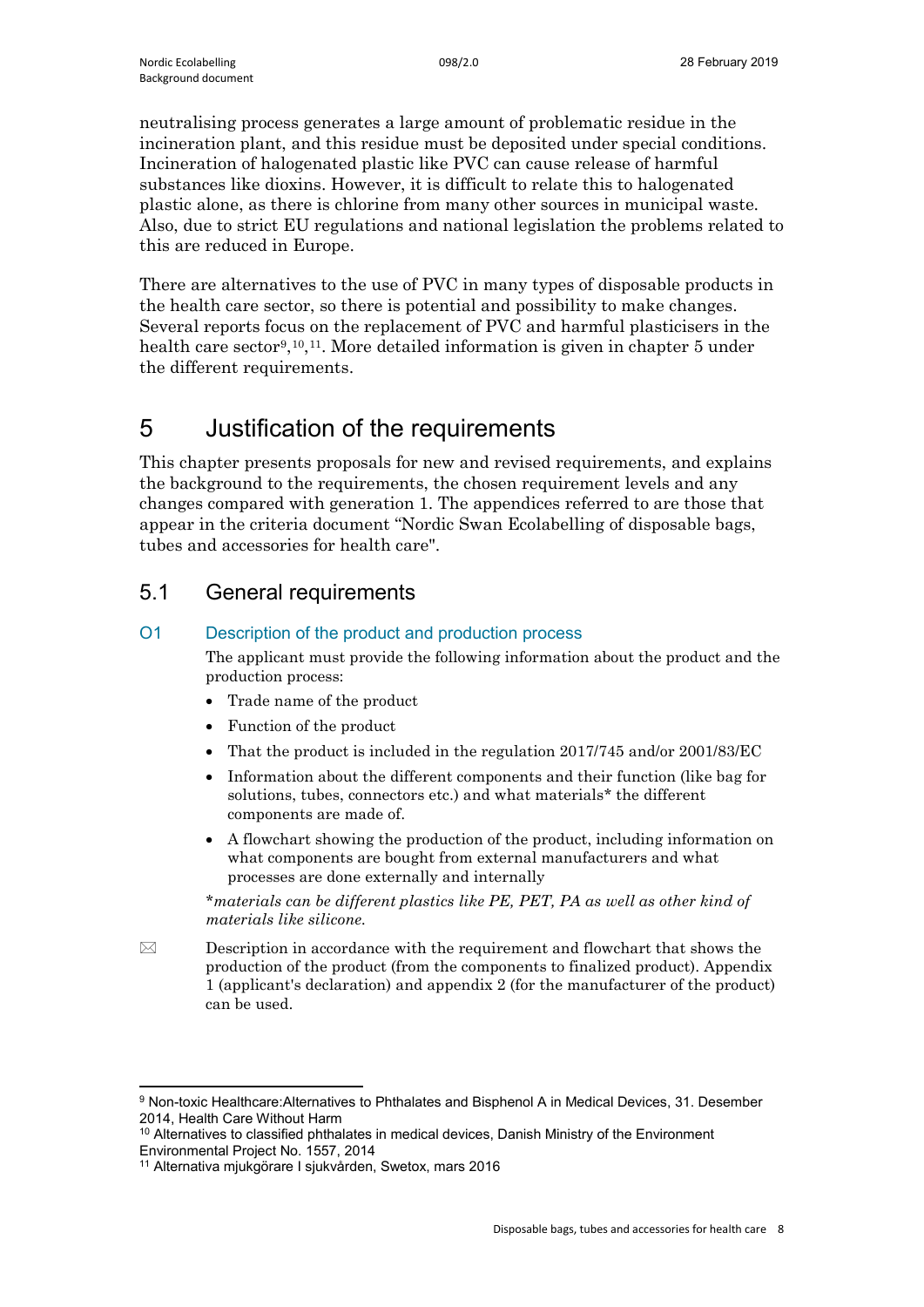### **Background for the requirement**

The requirement is basically not changed, but it is stated more clearly what information that must be given and that a flowchart showing the production process, including information on what kind of components that are bought from external manufacturers, and what processes that are done externally and internally, must be given. It is important to have general information about the product to make sure that the product is covered by the product group definition, that it follows the relevant regulations and directives and to get a better understanding of the production of the product.

## <span id="page-8-0"></span>5.2 Environmental and health requirements

This chapter covers both requirements to the materials in the product, and to chemicals added to the plastic material or used in or on the different components and product, like adhesive.

## <span id="page-8-1"></span>**5.2.1 Materials**

## O2 Halogenated plastics

Halogenated plastics such as PVC are not allowed in the product or packaging. Packaging refers to any inner and outer packaging of the product, including transport packaging.

 $\boxtimes$  Duly completed and signed appendix 2 by the manufacturer of the product. Equivalent documentation can be approved.

## **Background for the requirement**

The requirement is not changed and forbid the use of halogenated plastics such as PVC in the product and the packaging. In this case packaging refers to any inner packaging around the products that are ecolabelled, and any outer packaging, like transport packaging. The decision to exclude halogenated plastics such as PVC was made in the light of Nordic Ecolabelling's objective to reduce problems in waste handling and to reduce the risk of health-related problems. PVC has long been in focus in the environmental debate. Some of the environmental problems of PVC are due to the molecule itself – or more precisely the organic bound chlorine in the PVC molecule both in the production and waste handling. In other cases, the problems concern additives in the PVC which are harmful to the environment and to health.

### Production

PVC is manufactured in three separate stages: chlorine production, the production of the monomer VCM and finally polymerisation into PVC. The raw materials for PVC are 57% salt (NaCl) and 43% ethylene (oil or natural gas). There are three electrolysis processes used to derive chlorine from salt: the mercury method, the diaphragm method and the membrane process. The mercury method and the diaphragm method using asbestos are the oldest technologies. The two newer technologies use diaphragms or membranes coated with per- and polyfluoroalkyl substances (PFAS).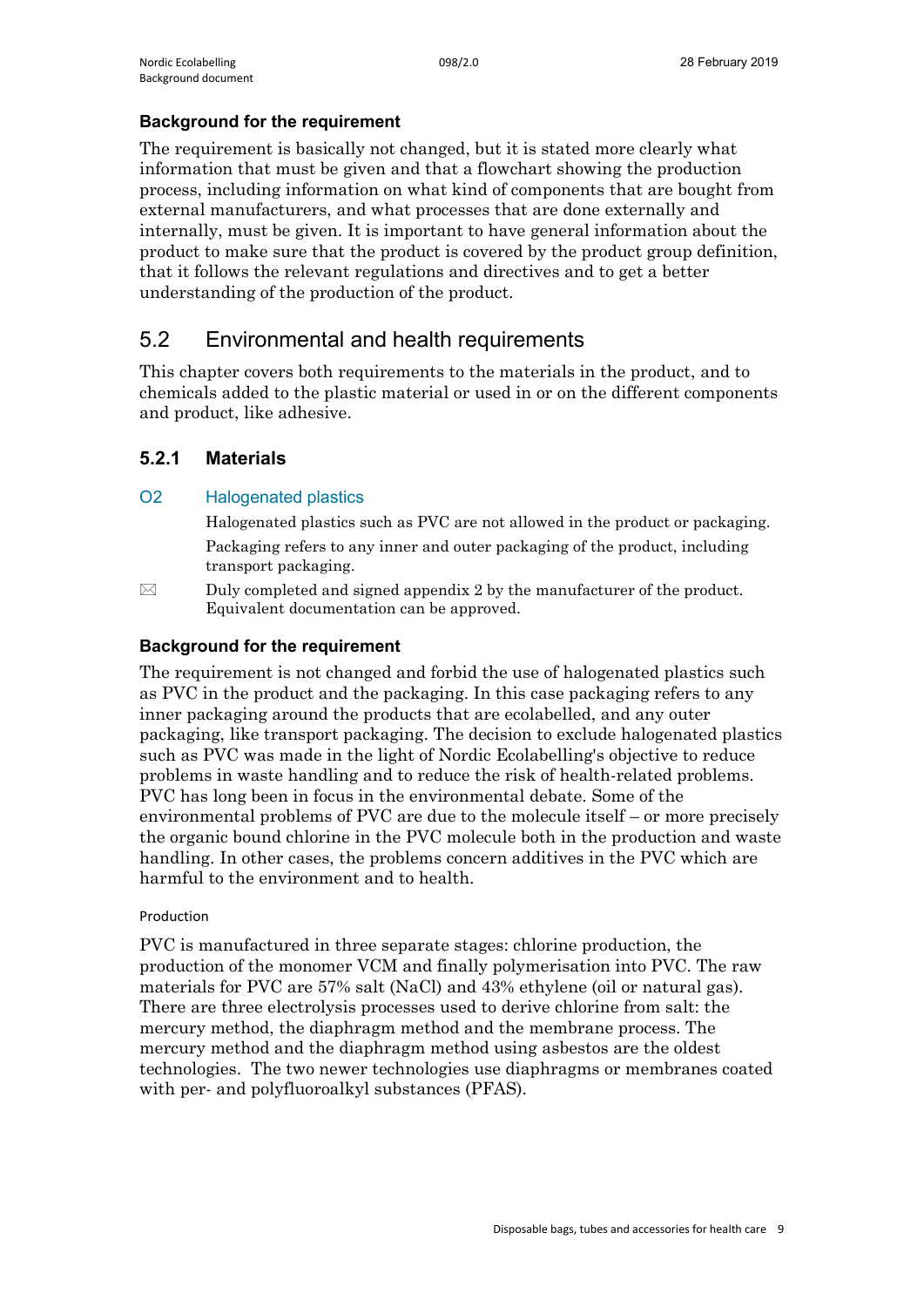According to the BAT-report<sup>[12](#page-9-0)</sup> on the chlor-alkali industry there are several environmental aspects related to the industry. It is energy-intensive and consumes large amounts of electricity during the electrolysis process. All three cell techniques (mercury, diaphragm and membrane) may give rise to emissions of chlorine to air and substances emitted to waste water include free chlorine, chlorate, bromate, chloride, sulphate, heavy metals, sulphite, organic compounds and halogenated organic compounds. The mercury cell technique has been a significant source of environmental pollution for many years, and mercury can be released to air, water, products and wastes. For plants using asbestos, there can be emissions of asbestos to the surroundings, but also a potential workspace problem.

Most chlorine produced in Europe and Africa comes from PFAS-coated membrane technology. However, in Europe, exemptions to regulations that otherwise prohibit asbestos and mercury-based technologies allow the largest chlor-alkali plant to continue to use asbestos, and at least five other locations will continue using mercury into the foreseeable future<sup>13</sup>. The main chlor-alkali producers in Africa do not use mercury cells or asbestos diaphragms. In the Americas 8 of 12 largest plants use asbestos, which constitute approximately 45% of chlorine production capacity. Asbestos diaphragm technology plants supply 7 of 16 US PVC resin plants, including 3 of the 5 largest plants in US. In China, that have 41% of the chlor-alkali industry[14](#page-9-2) many plants still use mercury.

The membrane technology is considered the most environmentally aware method. However, the use of PFAS-coated membrane is a possible source of these substances into the environment. Emissions to air or water of the PFAS chemicals are not regulated at the chlorine manufacturing plant. PFAS are highly toxic and long-lived chemicals and have been detected in the effluent from the main US manufacturer of membranes used in chlorine plants13. Therefore, this technology also has possible negative impacts on the environment and health.

The production of VCM and PVC can also release hazardous substances to the environment. According to the report from Healthy Building Network, most chlorinated pollution is associated with the production of EDC, VCM, and PVC resins either from the chlor-alkali process or the further production of VCM and PVC. This includes emissions of chlorine gas, carbon tetrachloride, dioxins and PCBs, VCM (vinyl chloride monomer). Carbon tetrachloride is a greenhouse gas and affects the ozone layer. Vinyl chloride monomer is released primarily during the production of PVC resins. The Australian and European PVC industries have established voluntary standards for residual VCM in PVC resins and VCM release rates from production, but this has not been done in the US13.

### Waste handling

Medical disposable products are mainly sent for incineration. Recycling is difficult as such products very often have been in contact with medicinal products or body fluids, and are therefore regarded as contaminated waste. Some of the

<span id="page-9-0"></span><sup>12</sup> Best Available Techniques (BAT), Reference Document for the Production of Chlor-alkali, 2014 <sup>13</sup> Chlorine and Building Materials: A Global Inventory of Production Technologies, Markets, and Pollution, Phase 1: Africa, The Americas, and Europe

<span id="page-9-2"></span><span id="page-9-1"></span><sup>14</sup> Best Available Techniques (BAT),Reference Document for the Production of Chlor-alkali, 2014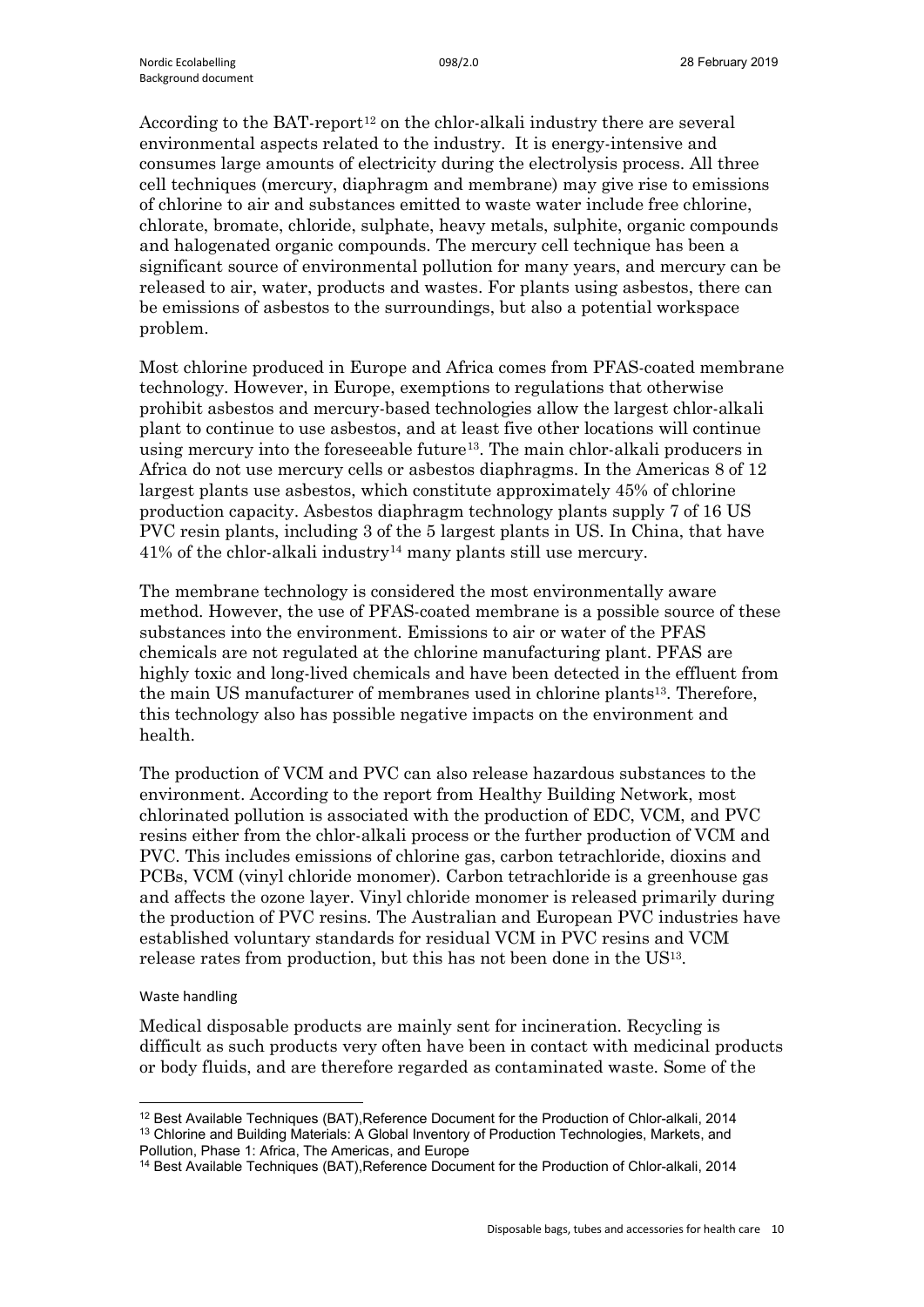products that can be ecolabelled will be waste from the hospitals, but some of the products are used at home, like equipment for peritoneal dialysis. These products will not be sorted, but end up in the residual waste that in general is sent for incineration.

Denmark has specific national legislation (Affaldsbekendtgørelsens § 33)  $^{15}$  $^{15}$  $^{15}$  for PVC waste that sets out the rules concerning the handling of end-of-life PVC:

- The local municipality must establish a collection system for PVC waste. The system must be designed such that a substantial proportion of both recyclable and non-recyclable PVC waste is collected.
- The municipality must ensure that a substantial proportion of the collected recyclable PVC waste is recycled, and that a substantial proportion of the non-recyclable PVC waste is sent to landfill.

An important reason for introducing a regulatory framework that requires the sorting of PVC waste was that it was not suitable for incineration in the available waste incineration plants. The PVC waste accounted for a dominant share of the chlorine load in the plants, which resulted in undesirable formation of hydrochloric acid with e.g. resulting in corrosion. PVC combustion with dry flue gas cleaning gives rise to very large volumes of flue gas cleaning residues, whereby waste disposal costs become high. In Sweden, which mainly has waste incineration plants equipped with wet flue gas cleaning, these problems are not so severe<sup>16</sup>.

Historically, incineration of PVC has been a source to hazardous substances in the environment. Incineration of PVC leads to the risk of accidental release of hazardous substances such as polyaromatic hydrocarbons (PAH), benzo-a-pyrene, dioxins and furans.13 These substances can be formed by incomplete combustion of organic matter and in the presence of chlorine. According to WHO (World Health Organization), uncontrolled waste incinerators for solid waste and hospital waste is the main source of dioxins to the environment globally, due to incomplete burning<sup>17</sup>. However, it is important to point out that it is difficult to relate the release of dioxins specifically to incineration of halogenated plastics, because there is normally always chlorine from other sources in municipal waste. Due to the issues related to chlorine from halogenated plastics and municipal waste in general, Europe has strict regulations in both EU directives and national legislation. The problems related to incineration of PVC in Europe have therefore been severely reduced.

Even though incineration of PVC is not desired in Denmark, a lot of products made of PVC will end in the waste fraction sent for incineration, also disposable products for medical health care To increase the recycling of PVC from the medical sector in Denmark, there is dialogue with the different regions to include sorting of the soft PVC as an own fraction at the hospitals. There is however, a problem around contamination and a potential need for disinfection. There is an

 $\overline{a}$ <sup>15</sup> <https://www.retsinformation.dk/pdfPrint.aspx?id=144826> (available 2019-01-09)

<span id="page-10-1"></span><span id="page-10-0"></span><sup>&</sup>lt;sup>16</sup> Avfall och särskilt farliga ämnen: Kartläggning och analys av avfallsströmmar som bör hanteras på särskilt sätt Naturvårdsverket 2016

<span id="page-10-2"></span><sup>17</sup> <https://www.who.int/news-room/fact-sheets/detail/dioxins-and-their-effects-on-human-health> (available 2019-01-15 )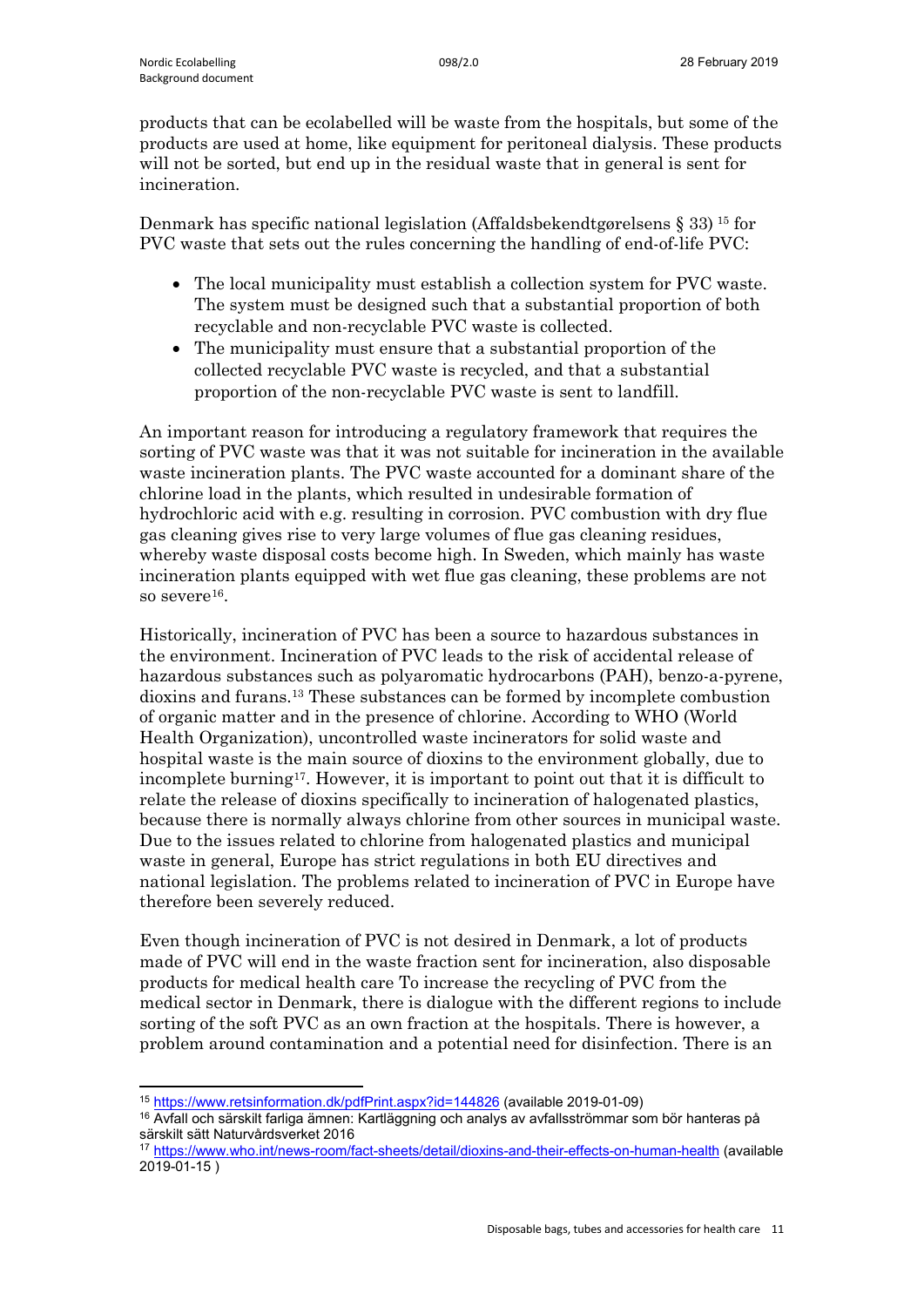ongoing project "Safe and efficient recycling of soft PVC from medical devices by environmentally friendly supercritical carbon dioxide (scCO2)". The purpose of the project is to develop and demonstrate new possibilities for utilizing soft PVC from high quality medical equipment in recycling through safe removal of plasticizers and additives using environmentally friendly supercritical carbon dioxide ( $\rm scCO2$ ) technologies<sup>[18](#page-11-0)</sup>.

Halogenated plastics other than PVC are probably not used in medical devices or medicinal products packaging at this time, so the requirement is intended to ensure that halogenated plastics are not used as an alternative to PVC in the future. Other plastics do not generate acid to the same extent in waste incineration plants and therefore are less problematic.

## Plasticisers

Soft PVC, in contrast to other polymers, requires a significant amount of plasticiser, which has the potential to migrate and enter a patient's body. If PVC ends up in the landfill, the leakage of plasticisers like phthalates is a source for these chemicals into the environment.

A precautionary approach is therefore to avoid such polymers. See more about plasticisers and other additives in chapter 5.2.2.

## O3 Latex

Latex (natural) are not allowed in the product or packaging.

 $\boxtimes$  Duly completed and signed appendix 2 by the manufacturer of the product. Equivalent documentation can be approved.

## **Background for the requirement**

The requirement is new. Latex is a possible alternative to PVC in medical devices[19.](#page-11-1) However, natural rubber latex may cause allergic reactions of Type I (e.g. anaphylaxis) and Type IV (e.g. allergic contact dermatitis) as well as nonallergic irritant contact dermatitis<sup>20</sup>. This issue is also mentioned in the report for Health care Without Harm. Nordic Ecolabelling does not wish to label products where the material itself can cause allergic reactions. Also, it is important for Nordic Ecolabelling to secure that renewable materials are sourced sustainably. Tapping of raw latex from the rubber tree (Hevea brasiliensis) occurs almost exclusively in tropical areas, where there may be a risk of deforestation in order to build plantations. Most natural rubber comes from plantations in South and Southeast Asia. About 75% of the total volume of natural rubber production comes from the five countries Thailand, Indonesia, Malaysia, India and Vietnam<sup>21</sup>. The global demand for natural rubber is growing and drives the expansion of rubber plantations across the tropics. Natural rubber was also considered by the EU Commission to be on the limit of being a critical raw material<sup>[22](#page-11-4)</sup>.

<span id="page-11-1"></span><span id="page-11-0"></span><sup>18</sup> Kortlægning af PVC I Danmark 2018, Miljøstyrelsen november 2018, Miljøprojekt nr. 2049 <sup>19</sup> Maria José Amaral, Non-toxic Healthcare:Alternatives to Phthalates and Bisphenol A in Medical Devices, HealthcareWithoutHarm, 31. Dcember 2014

<span id="page-11-2"></span><sup>20</sup> <https://www.naaf.no/fokusomrader/allergi-og-overfolsomhet/lateksallergi/> (available 2019-01-09 21Brochure from FSC, 2017: FSC®-certified natural rubber: Deforestation free, socially responsible

<span id="page-11-4"></span><span id="page-11-3"></span><sup>&</sup>lt;sup>22</sup> The European Critical Raw Materials review: [http://europa.eu/rapid/press-release\\_MEMO-14-](http://europa.eu/rapid/press-release_MEMO-14-377_en.htm) [377\\_en.htm](http://europa.eu/rapid/press-release_MEMO-14-377_en.htm) (available 2019-01-26)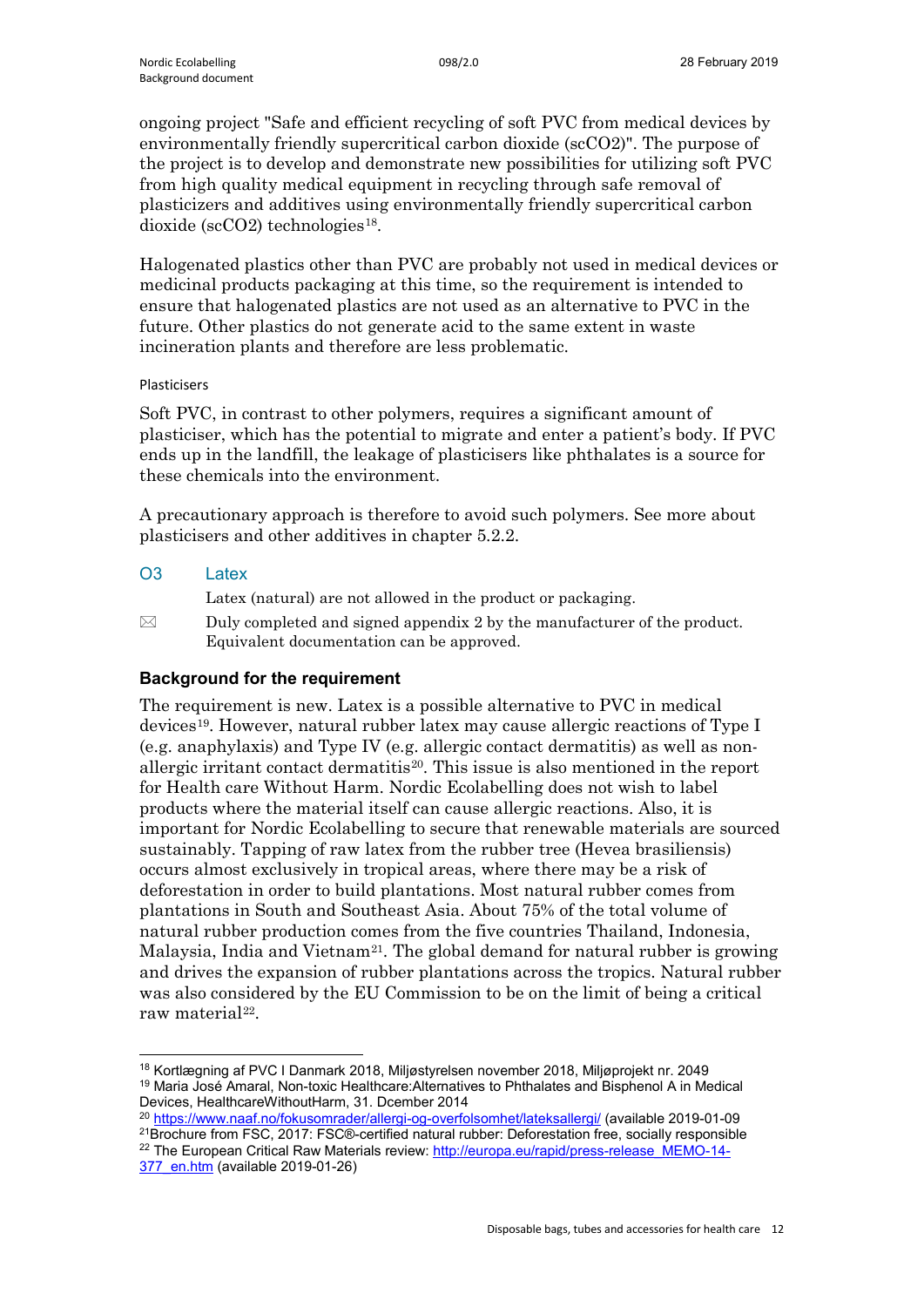#### O4 Silicone

#### **For products made of silicone, like a tube or catheter:**

Octamethyl cyclotetrasiloxane, D4, (CAS 556-67-2), decamethyl cyclopentasiloxane, D5, (CAS 541-02-6) and dodecamethyl cyclohexasiloxane, D6, (CAS 540-97-6) must not form part of the silicone material. The requirement does not apply to D4, D5 and D6 contained as impurities\* up to a limit of 100 ppm.

#### **For small parts of silicone, like sealing:**

Octamethyl cyclotetrasiloxane, D4, (CAS 556-67-2), decamethyl cyclopentasiloxane, D5, (CAS 541-02-6) and dodecamethyl cyclohexasiloxane, D6, (CAS 540-97-6) must not form part of the silicone material. The requirement does not apply to D4, D5 and D6 contained as impurities\* up to a limit of 1000 ppm.

*\*Impurities of D4, D5 and D6 are defined as residual products from the raw material production that can be found in the silicone material*

 $\boxtimes$  Duly completed and signed appendix 4, Silicones in the product or appendix 5 for small parts of silicone. Equivalent documentation can be approved.

### **Background for the requirement**

The requirement is new. Silicone may be an alternative material to PVC in for instance catheters and dialysis machines<sup>23</sup>. Silicones can also be used in small parts, for instance as sealing. Octamethyl cyclotetrasiloxane, D4, decamethyl cyclopentasiloxane, D5 and dodecamethyl cyclohexasiloxane, D6 can be residues from polymerisation of silicone. D4, D5 and D6 are now on the Candidate Lis[t24](#page-12-2). As these substances are not actively added, but impurities from the production of silicone, these substances will not be covered by the chemical requirements, and therefore there is a separate requirement to these substances. As the requirement is new, Nordic Ecolabelling has limited information about the level of impurities in medical silicone materials. In a report from Kemikalieinspektionen from 2018[25,](#page-12-3) the level of different silicone polymers was analysed in menstrual cups. The level of D4, D5 and D6 varied between the different products, but in general the levels were low (between 3,7-10,1 ppm). However, one product had as much as 2778 ppm of D4, D5 and D6, with D6 making up the biggest part (around 2000 ppm). In breast implants made of silicone, levels of D4 varied from not detected to 134 ppm, D5 from not detected to 457 and D6 from not detected to 604[26](#page-12-4). This shows that it is possible to make products with a low level of these substances, and also that there is important to set requirements, as the levels can be high.

## <span id="page-12-0"></span>**5.2.2 Chemicals**

Chemicals like plasticisers and other additives like colourants/pigments and antioxidants, added to the plastic, and adhesive used in or on the various parts/components of the product must fulfil requirements O5-O7.

<span id="page-12-1"></span><sup>23</sup> Maria José Amaral, Non-toxic Healthcare: Alternatives to Phthalates and Bisphenol A in Medical Devices, HealthcareWithoutHarm, 31. Dcember 2014

<span id="page-12-2"></span><sup>24</sup> https://echa.europa.eu/da/-/ten-new-substances-added-to-the-candidate-list (available 2018-11-29)

<span id="page-12-3"></span><sup>25</sup> Kemikalieinspektionen: Kartläggning av farliga kemiska ämnen i intimhygienprodukter, rapport 3/18 <sup>26</sup> Opinion on The safety of Poly Implant Prothèse (PIP) Silicone Breast Implants

<span id="page-12-4"></span>Update of the Opinion of February 2012, SCENIHR, 12th of May 2014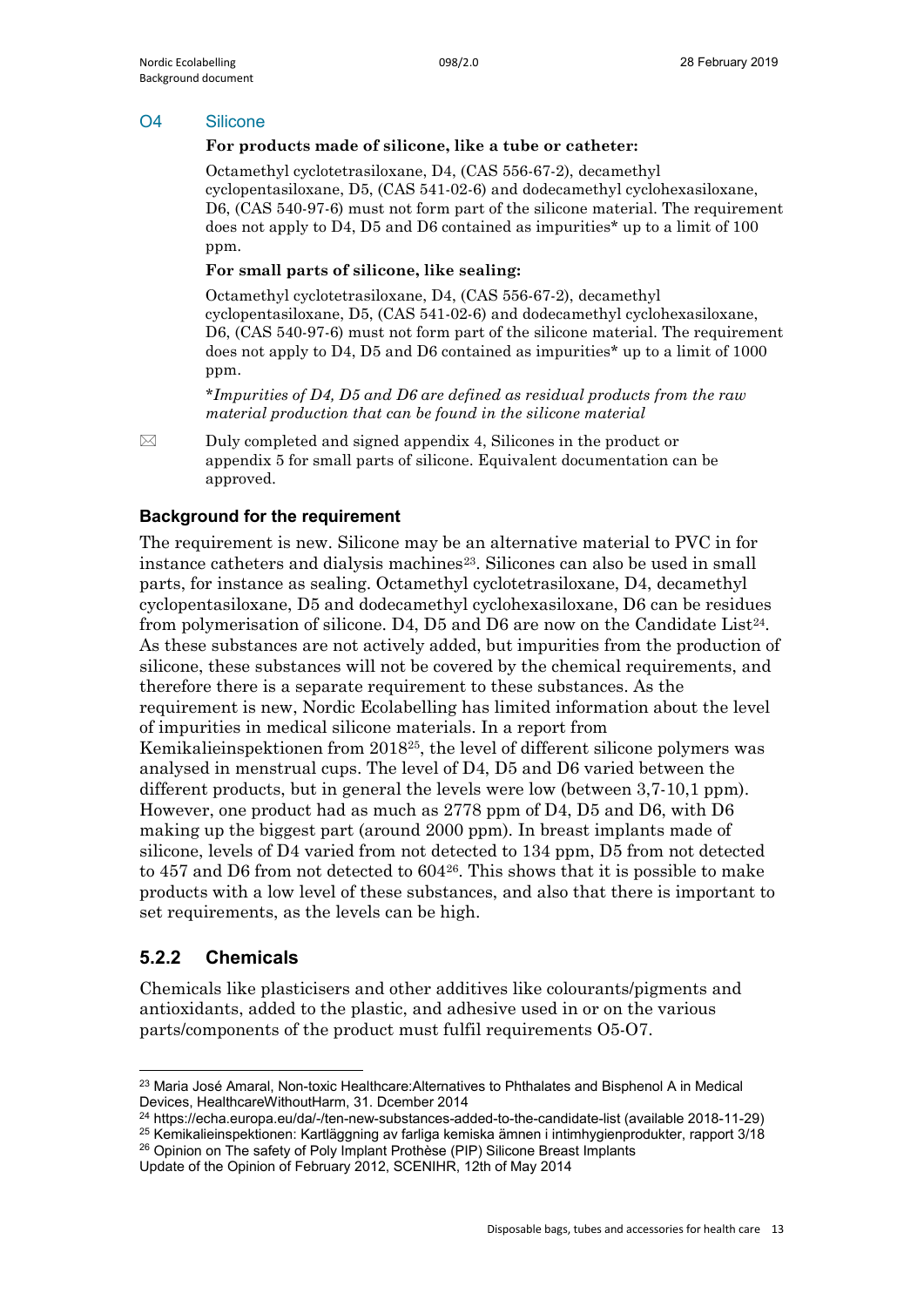The requirements apply to additives added to soft and hard plastic to give the plastic different properties, like pigments or softeners. The requirement also applies if additives are added to any other material that might be a part of the product, like rubber and silicone. The requirements do not apply to rest monomers in the plastic material from the production process of the plastic. For D4, D5 and D6 as residual products from the production of silicone there is an own requirement, see O4.

No requirements are imposed on chemicals used for maintenance of machines or in the production processes (such as lubricants, cleaning chemicals etc.) without being added to the plastic material, unless otherwise stated.

No requirements are imposed on chemicals used on the transport packaging, for instance adhesives and printing inks used on a cardboard box for packaging of the final product.

The requirements in the criteria document and accompanying appendices apply to all ingoing substances in the chemical product, but not impurities unless stated otherwise in the requirements. Chemical product refers to for instance adhesives, softeners, colourants/pigments, antioxidants or other additives. Ingoing substances and impurities are defined below:

**Ingoing substances:** All substances in the chemical product, including additives (e.g. preservatives and stabilisers) in the raw materials. Substances known to be released from ingoing substances (e.g. formaldehyde and arylamine) are also regarded as ingoing substances.

**Impurities:** Residuals, pollutants, contaminants etc. from production, including production of raw materials that remain in the chemical product in concentrations less than 100 ppm  $(0.0100 \text{ w} \cdot \%)$ , 100 mg/kg).

Please note that the definition on ingoing substances and impurities only apply to requirement O6 and O7. O5 concerns the classification of the chemical product and not the classification of ingoing substances in the chemical product.

Information can be sent directly to Nordic Ecolabelling. Nordic Ecolabelling will provide confidentiality agreements if requested.

### O5 Chemical products, classification

The requirement applies to:

- Plasticisers and other additives like colourants/pigments and antioxidants added to the plastic material
- Adhesives used in or on the various parts/components of the product

The plasticisers, other additives and adhesives cannot be classified according to table 1:

#### **Table 1. Classification**

| Classification under CLP Regulation (EC) No 1272/2008 |                                                                                |                              |  |  |  |
|-------------------------------------------------------|--------------------------------------------------------------------------------|------------------------------|--|--|--|
| Hazard class                                          | Category                                                                       | Hazard code                  |  |  |  |
| Hazardous to the aquatic<br>environment*              | Aquatic Acute 1<br>Aquatic Chronic 1<br>Aquatic Chronic 2<br>Aquatic Chronic 3 | H400<br>H410<br>H411<br>H412 |  |  |  |
|                                                       | Aquatic Chronic 4                                                              | H413                         |  |  |  |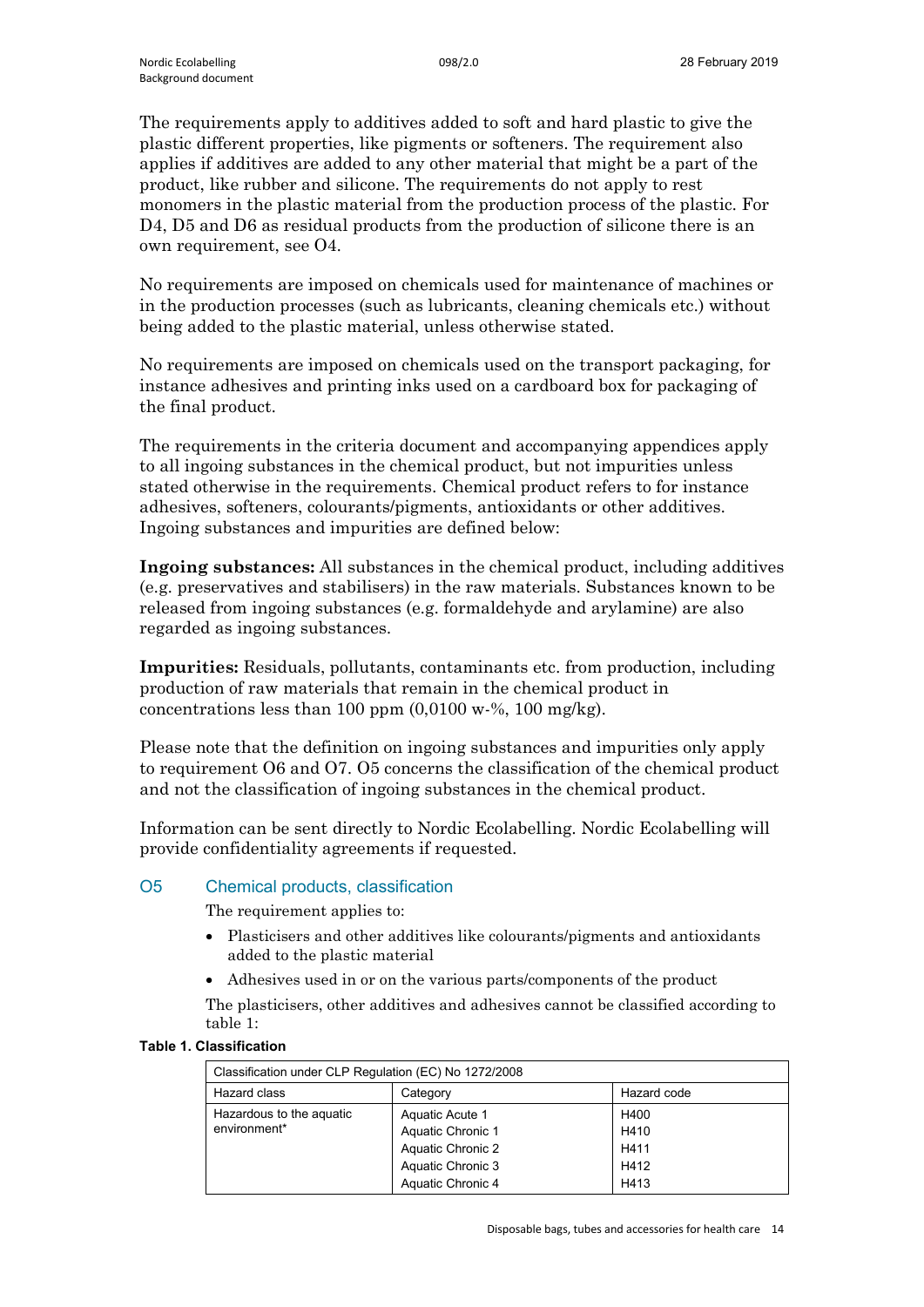| Carcinogenic                   | Carc. 1A or 1B    | H350             |
|--------------------------------|-------------------|------------------|
|                                | Carc. 2           | H351             |
| Germ cell mutagenicity         | Muta, 1A eller 1B | H340             |
|                                | Muta, 2           | H341             |
| Reproductive toxicity          | Repr. 1A eller 1B | H360             |
|                                | Repr. 2           | H361             |
|                                | Lact.             | H362             |
| Acute toxicity                 | Acute Tox 1 or 2  | H300             |
|                                | Acute Tox 1 or 2  | H <sub>310</sub> |
|                                | Acute Tox 1 or 2  | H330             |
|                                | Acute Tox 3       | H301             |
|                                | Acute Tox 3       | H <sub>311</sub> |
|                                | Acute Tox 3       | H331             |
| Specific target organ toxicity | STOT SE 1         | H370             |
|                                | STOT SE 2         | H371             |
|                                | STOT RE 1         | H372             |
|                                | STOT RE 2         | H373             |
| Aspiration hazard              | Asp. Tox. 1       | H304             |
| Allergenic                     | Resp. sens 1 or   | H334             |
|                                | Skin sens 1       | H317             |

*\*There is an exception of up to 0,1 % by weight of additives classified as hazardous for the environment (the pharmaceutical inside as well as box for secondary packaging and transport packaging shall not be included in the weight of the product)*

 $\boxtimes$  Safety data sheet in accordance with current European legislation and/or duly completed and signed appendix 3. The appendix can be filled out by the manufacturer of the ecolabelled product, the material supplier or the chemical supplier.

Equivalent documentation with date and signature can also be approved.

### O6 Chemical substances – CMR

The requirement applies to:

- Plasticisers and other additives like colourants/pigments and antioxidants added to the plastic material
- Adhesives used in or on the various parts/components of the product

Ingoing substances (apart from impurities) in the plasticisers, other additives and adhesives must not be classified as carcinogenic (Carc), mutagenic (Mut) and/or toxic for reproduction (Rep) according to CLP Regulation (EC) No 1272/2008 (see Table 2).

For definition of ingoing substances and impurities, see beginning of the section 2.2 Chemicals.

|  | Table 2. Classification of CMR substances |  |  |
|--|-------------------------------------------|--|--|
|--|-------------------------------------------|--|--|

| Classification in line with CLP Regulation (EC) No 1272/2008 |                          |  |  |  |
|--------------------------------------------------------------|--------------------------|--|--|--|
| Hazard class and category                                    | H phrases (Code)         |  |  |  |
| Carcinogenic<br>Carc. 1A/1B<br>Carc 2                        | H350<br>H351*            |  |  |  |
| Mutagenic<br>Muta, 1A/B<br>Muta, 2                           | H <sub>340</sub><br>H341 |  |  |  |
| Toxic for reproduction<br>Repr. 1A/1B<br>Repr. 2             | H360, H361<br>H362       |  |  |  |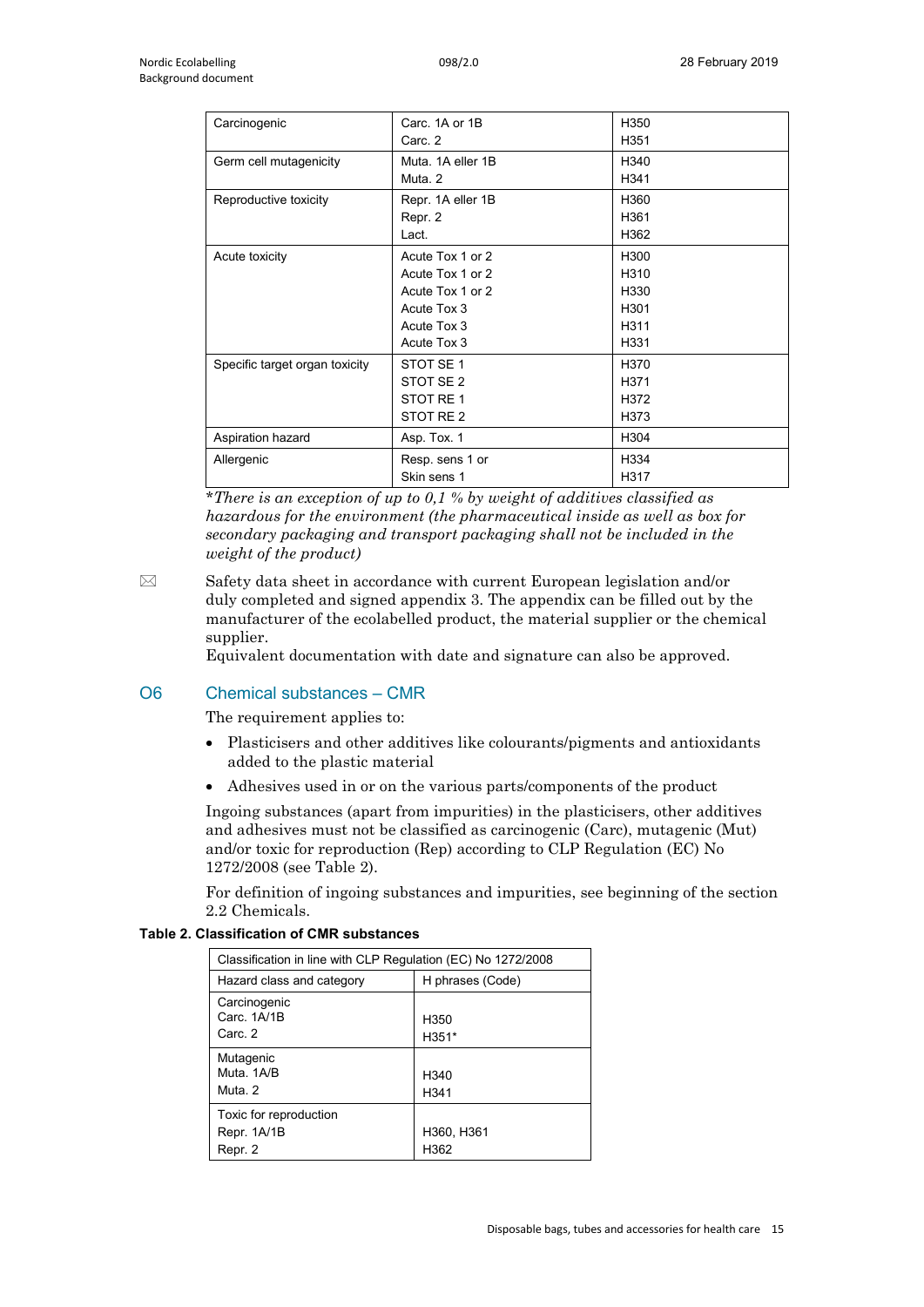*\* Exception is given for 2-component adhesives with isocyanates (classified H351), if the workers are not exposed during the production of the product and the isocyanates are cured in the finished product. Legislation for working environment must be fulfilled.*

 $\boxtimes$  Safety data sheet in accordance with current European legislation and/or duly completed and signed appendix 3. The appendix can be filled out by the manufacturer of the ecolabelled product, the material supplier or the chemical supplier.

Equivalent documentation with date and signature can also be approved.

#### O7 Chemical substances – other excluded substances

The requirement applies to:

- Plasticisers and other additives like colourants/pigments and antioxidants added to the plastic material
- Adhesives used in or on the various parts/components of the product

Ingoing substances (apart from impurities) in the plasticisers, other additives and adhesives must not be from the list below.

For definition of ingoing substances and impurities, see beginning of the section 2.2 Chemicals.

#### **List of excluded substances**

- Substances of very high concern (SVHC)\*
- Substances on the Candidate List\*\*

*D4, D5 and D6 in silicone polymers, see O4.* 

- Substances that have been evaluated in the EU to be PBT (Persistent, Bioaccumulative and Toxic) or vPvB (very Persistent and very Bioaccumulative)\*\*\*
- Substances considered to be potential endocrine disruptors in category 1 or 2 on the EU's priority list of substances that are to be investigated further for endocrine disruptive effects\*\*\*\*
- Phthalates\*\*\*\*\*
- *\* Substances that meet the criteria in article 57 of the REACH Regulation*

*\*\*The Candidate List can be found on the ECHA website: http://echa.europa.eu/candidate-list-table* 

*\*\*\*PBT and vPvB in accordance with the criteria in Annex XIII of REACH* 

*\*\*\* \*Substances considered to be potential endocrine disruptors in category 1 or 2, see following link:* 

*http://ec.europa.eu/environment/chemicals/endocrine/pdf/final\_report\_2007.p df, see appendix L*

*\*\*\*\*\*Esters of phtalic acid (orthophthalic acid / phthalic acid /1,2 benzenedicarboxylic acid). The prohibition does not include polyethylene terephthalate (PET).*

 $\boxtimes$  Safety data sheet in accordance with current European legislation and/or duly completed and signed appendix 3. The appendix can be filled out by the manufacturer of the ecolabelled product, the material supplier or the chemical supplier.

Equivalent documentation with date and signature can also be approved.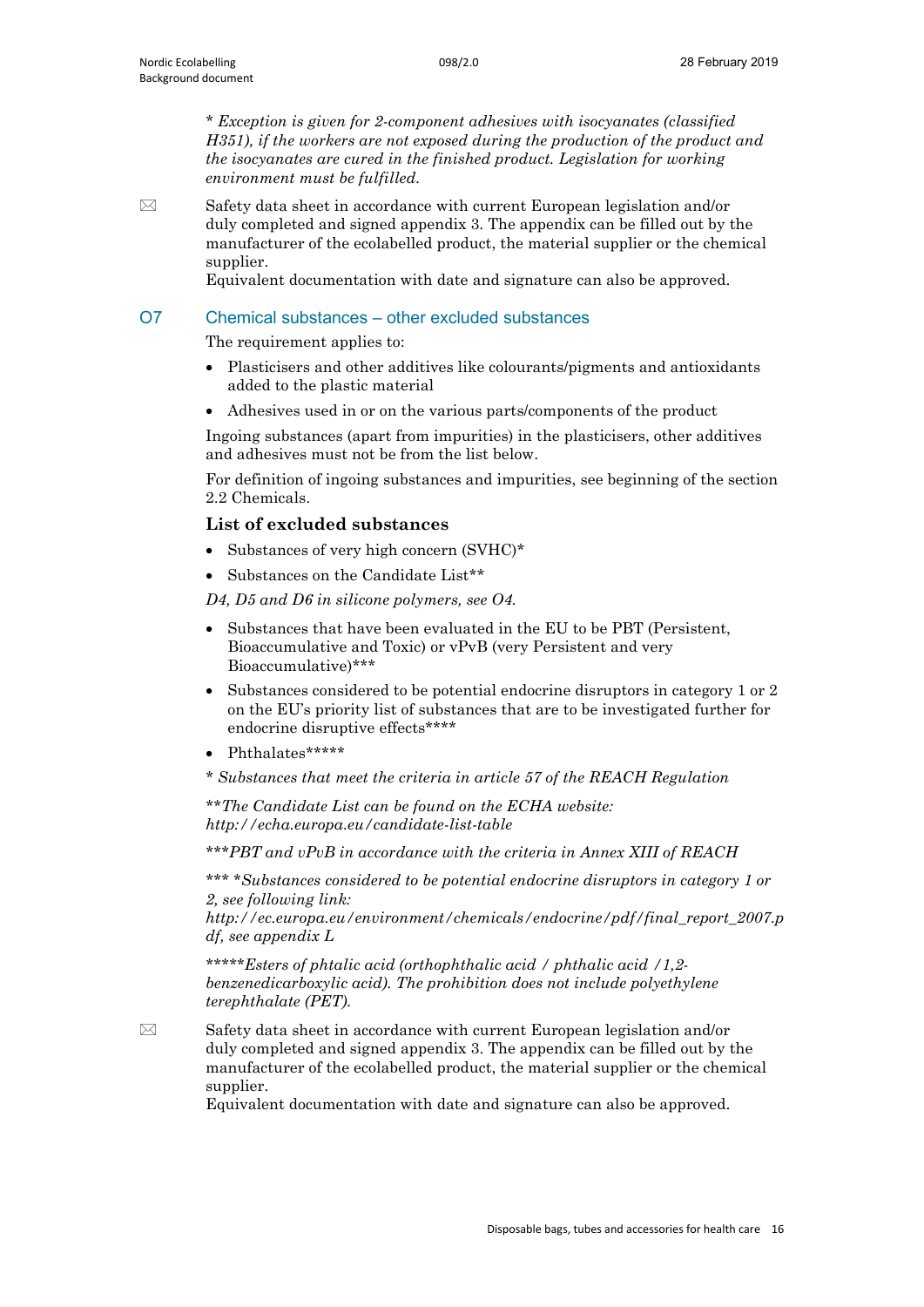### **Background for the requirements O5-O7**

It is important for Nordic Ecolabelling to have strict chemical requirements to the chemical products added to the plastic material or used in the production of the product like adhesive to protect both the user of the products and the environment.

By not allowing PVC, the risk of exposure to harmful phthalates is heavily reduced. However, almost all plastics contain additives to which humans or the environment may be exposed. It is also important to ensure that replacing PVC and phthalates do not lead to the use of other harmful chemicals, but to better alternatives for the environment and health.

Adhesives can for instance be used between different layers of plastic materials in a bag. Please note that the requirements do not apply to adhesives used on the outer transport packaging.

#### Classification of chemical products, O5

The requirement is not changed. The requirement concerns the classification of the chemical product added to the plastic to give it specific properties, like colourants/pigments, antioxidants, stabilizers and plasticizers or the adhesives used, and not to classification of ingoing substances in the chemical product. The requirement is set to reduce the use of chemical products that have a negative impact on the environment or to health.

#### Chemical substances – CMR, O6

The requirement is not changed. Nordic Swan Ecolabelling prohibits all CMR substances to increase reassurance and safety for the user. This will also exclude potentially mutagenic and/or toxic for reproduction effects in the environment. The new regulation on medical devices (2017/745) does have stricter requirements related to the use of hazardous substances than before. The use of substances that are classified as CMR of category 1A or 1B is still allowed, but the device shall only contain these substances in a concentration that is above 0,1 % weight by weight (w/w) where justified. This means that a justification for the use of the substance must be given (see 10.4 in the regulation). Where devices contain substances in a concentration above 0,1 % weight by weight (w/w), the presence of those substances shall be labelled on the device itself and/or on the packaging. This has the potential to increase the substitution of substances that are CMR category 1A or 1B. The regulation is still quite new and there is also a transition period. The result of these new requirements is therefore still unknown. Nordic Ecolabelling also excludes substances in category 2, and also does not except any substances that are CMR and that are added with purpose regardless of quantity.

There is an exception in the requirement for 2-component adhesives with isocyanates classified H351. The exception is given if the workers are not exposed during the production of the product, meaning that current legislation of working environment must be fulfilled, and the isocyanates are cured in the finished product. Emissions of isocyanate compounds or residues thereof in adhesives after curing will result in minimal exposure. However, it is important to emphasise that Nordic Ecolabelled products must always meet the regulatory requirements for, among other things, the working environment which is of great importance when using isocyanate-containing products.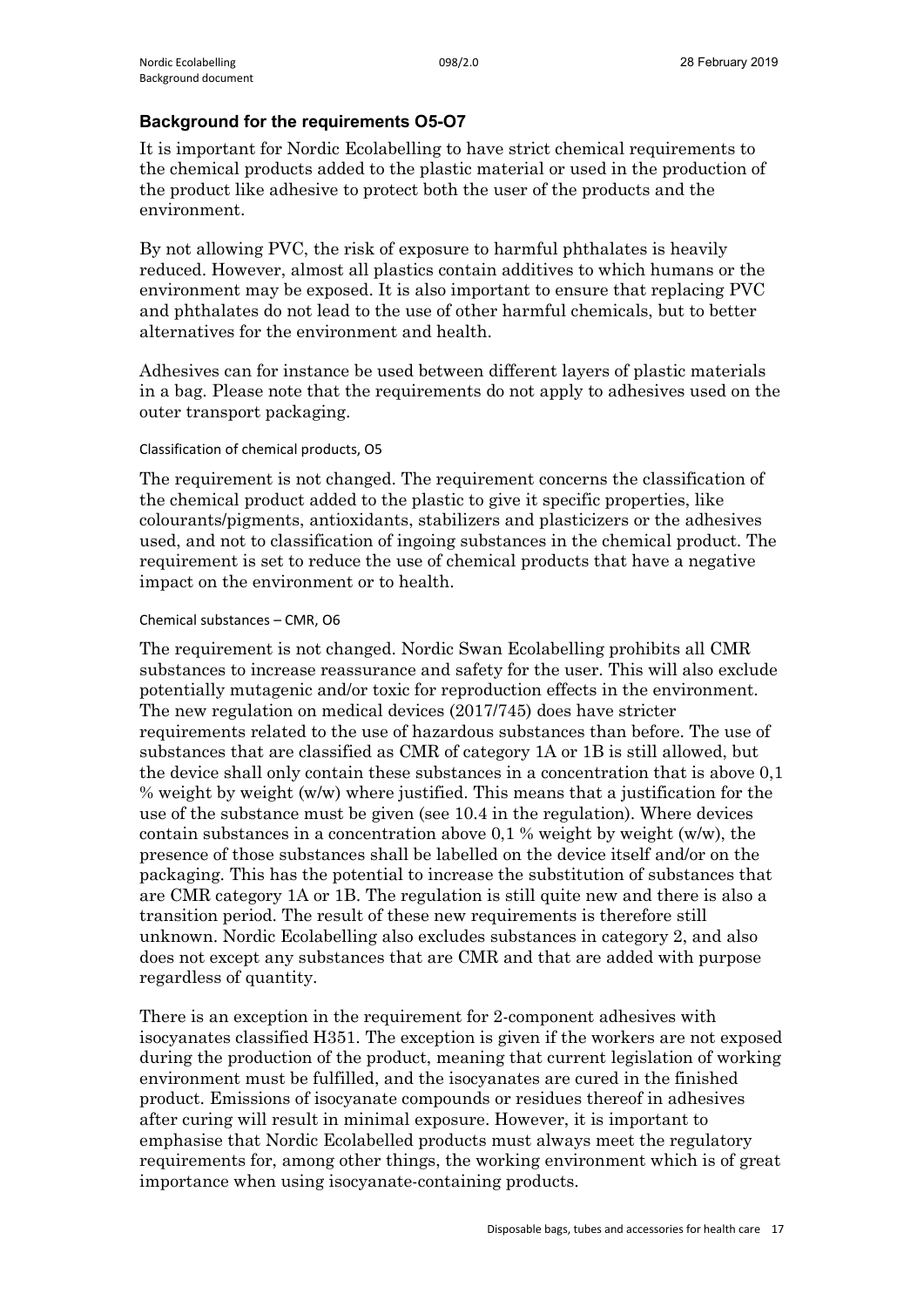$\overline{a}$ 

Chemical substances – other excluded substances, O7

The requirement is not changed apart from a ban on all phtalates. Substances of Very High Concern (SVHC) cover substances that give grounds for caution due to their inherent properties. They meet the criteria in article 57 of the REACH Regulation, which defines SVHC as: substances that are CMR category 1A and 1B under the CLP Regulation, PBT substances, vPvB substances (see section below) and substances that have endocrine disruptive properties or are environmentally harmful without meeting the criteria for PBT or vPvB. A substance may meet the criteria for SVHC without being included on the Candidate List, so there is no direct equivalence between SVHC and the Candidate List. To avoid cross-references between PBT, vPvB, CMR and endocrine disruptors, instead of excluding SVHC (which does cover some CMR, PBT, vPvB, etc.) Nordic Ecolabelling chooses to exclude from use the substances on the Candidate List and to separately exclude PBT, vPvB and endocrine disruptors. This should still cover all SVHC substances.

"Persistent, bioaccumulative and toxic (PBT) organic substances" and "very persistent and very bioaccumulative (vPvB) organic substances" are substances whose inherent properties are not desirable in Nordic Swan Ecolabelled products. PBT and vPvB substances are defined in Annex XIII of REACH (Regulation (EC) No 1907/2006).

Potential endocrine disruptors are substances that may affect the hormone balance in humans and animals. The EU's strategy for endocrine disruptors $27$ defines an endocrine disruptor as an exogenous substance or mixture that alters function(s) of the endocrine system and consequently causes adverse health effects in an intact organism, or its progeny, or (sub)populations. Hormones control a number of vital processes in the body and are particularly important for development and growth in humans, animals and plants. Nordic Ecolabelling bans the use of substances that are considered to be potential endocrine disruptors, category 1 (there is evidence of a change in endocrine activity in at least one animal species) or category 2 (there is evidence of biological activity related to changes in hormone balance), in line with the EU's original report on "Endocrine disruptors"[28](#page-17-1) or later studies. This entails a ban on substances such as several phthalates and certain alkylphenols.

Phthalates are also included as a separate point on the exclusion list to make it clear that no phthalates are permitted. This is changed from generation 1 that had a ban on some phthalates. The ban is on esters of phtalic acid (orthophthalic acid / phthalic acid /1,2-benzenedicarboxylic acid), and does not ban polyethylene terephthalate (PET). Nordic Ecolabelling excludes all phthalates as a precautionary approach. Many phthalates have negative effects on health and the environment. Some phthalates are inscribed on the EU's priority list of substances that should be investigated more closely for endocrine disruption – and some have already been identified as endocrine disruptors. Some phthalates can be found on the EU's Candidate List and some on the Danish "Listen over Uønskede Stoffer" (List of undesirable substances). The use of phthalates, particularly DEHP, BBP, DBP and DIBP, in consumer products with known

<span id="page-17-0"></span><sup>27</sup> [http://ec.europa.eu/environment/chemicals/endocrine/definitions/endodis\\_en.htm](http://ec.europa.eu/environment/chemicals/endocrine/definitions/endodis_en.htm) (available 2019-01- 15)

<span id="page-17-1"></span><sup>&</sup>lt;sup>28</sup> http://ec.europa.eu/environment/chemicals/endocrine/pdf/final\_report\_2007.pdf, see appendix L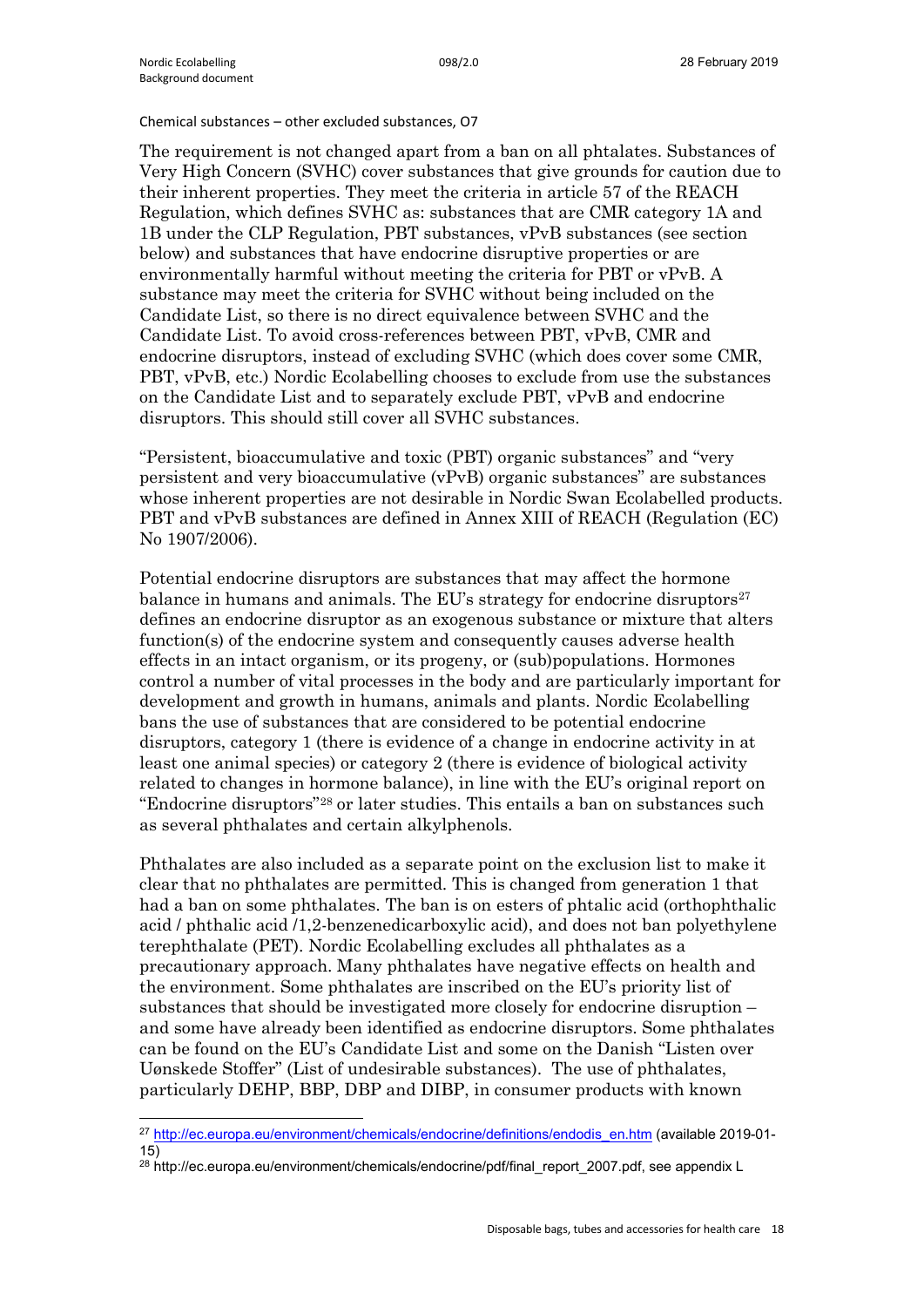human exposure, has been a focus point the last decades due to their reproductive and endocrine disrupting effects. These phthalates all have a harmonised classification stating that they may damage fertility (DEHP) or are suspected of damaging fertility (BBP, DBP, DIBP). All of these phthalates are classified "May damage the unborn child". Therefore, studies have been done trying to find alternatives to these substances, especially in products used for sensitive user groups, i.e. pregnant, neonatal and small children. A project in Denmark by the Danish Ministry of the Environment identified 10 possible alternatives to these phthalates in medical devices<sup>29</sup>. The conclusion in the report is that there are safer alternatives with a better toxicological profile. For some of the alternatives however, there is a lack of data. Also other reports focus on the replacement of PVC and harmful plasticisers in the health care sector  $30,31$  $30,31$ .

Documentation of the requirements

The requirements shall be documented by a material safety data sheet and/or a declaration that the requirements are fulfilled.

## <span id="page-18-0"></span>5.3 Safety requirement

## O8 Safety

Both product and parts must be safe to use and function well according to the EU Medicinal Products Directive (2001/83/EC) and / or the EU Medical Devices Regulation (2017/745) with subsequent amendments and adaptations, as applicable.

- $\boxtimes$  Medical device: Copy of the approval / certificate from a notified body.
- $\boxtimes$  Medicinal product: Copy of the market authorisation from the reference member state or national authority.

## **Background for the requirement**

For reasons of credibility, the applicant is required to submit documentation for compliance with the legislation regarding the safety and correct functioning of a product. In the case of a medical device, it is a copy of the approval/certificate from a notified body. For a medicinal product, it is a copy of the market authorisation from the reference member state or national authority. The legislation contains strict requirements as to the safety and function of the products.

## <span id="page-18-1"></span>5.4 Quality and regulatory requirements

Quality and regulatory requirements are general requirements that are always included in Nordic Ecolabelling's product criteria. The purpose of these is to ensure that fundamental quality assurance and applicable environmental requirements from the authorities are dealt with appropriately. They also ensure compliance with Nordic Ecolabelling's requirements for the product throughout the period of validity of the licence.

<span id="page-18-2"></span> $\overline{a}$ <sup>29</sup> Alternatives to classified phthalates in medical devices, Danish Ministry of the Environment : Environmental Project No. 1557, 2014

<span id="page-18-3"></span><sup>&</sup>lt;sup>30</sup> Non-toxic Healthcare: Alternatives to Phthalates and Bisphenol A in Medical Devices, 31. Desember 2014, Health Care Without Harm

<span id="page-18-4"></span><sup>31</sup> Alternativa mjukgörare I sjukvården, Swetox, mars 2016